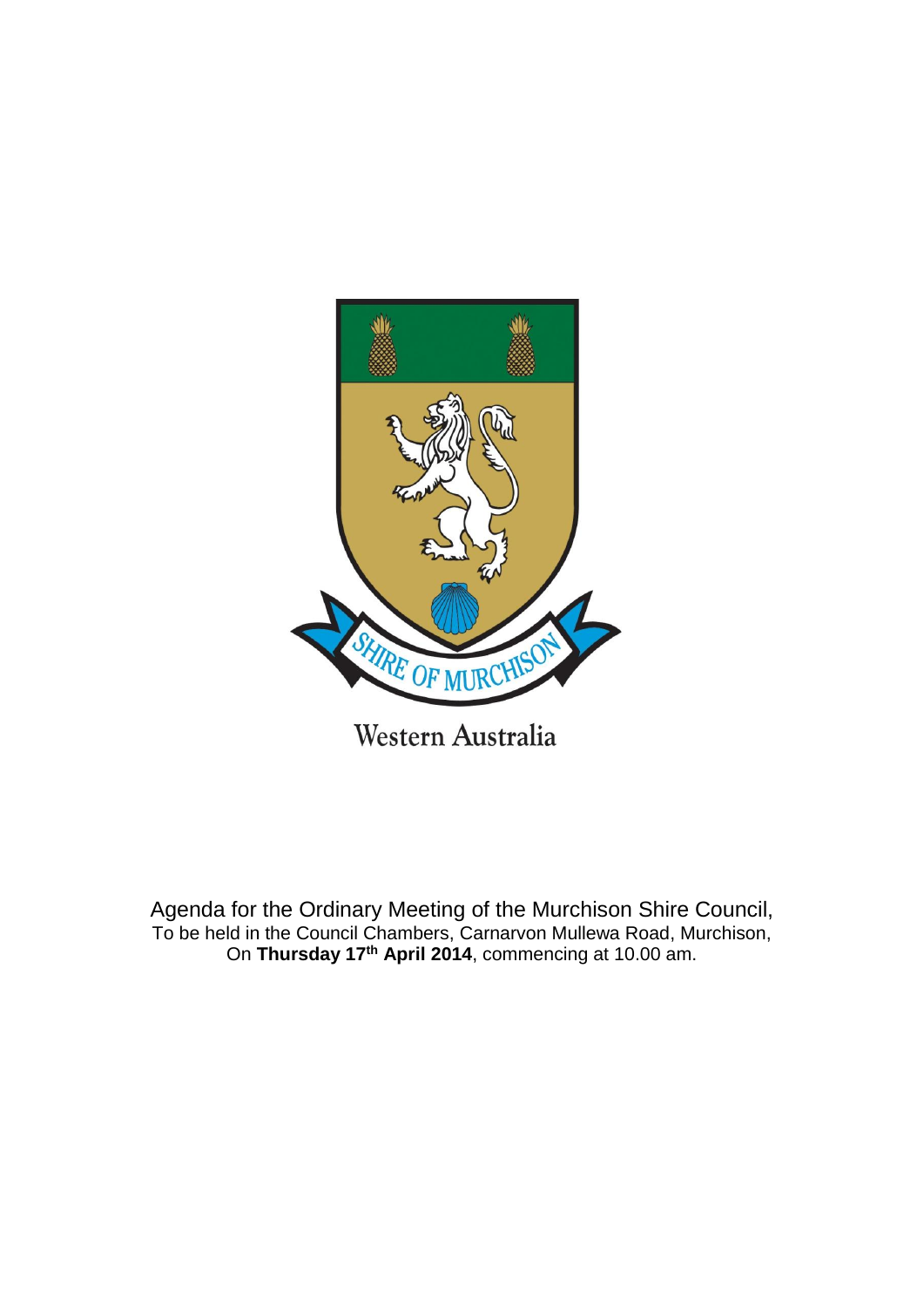#### **TABLE OF CONTENTS**

| 1.             | DECLARATION OF OPENING/ANNOUNCEMENT OF VISITORS 3                |  |
|----------------|------------------------------------------------------------------|--|
| 2.             | RECORD OF ATTENDANCE/APOLOGIES/LEAVE OF ABSENCE 3                |  |
| 3.             | RESPONSE TO PREVIOUS PUBLIC QUESTIONS TAKEN ON NOTICE 3          |  |
| 4.             |                                                                  |  |
| 4.1            |                                                                  |  |
| 5.             |                                                                  |  |
| 6.             |                                                                  |  |
| 7 <sub>1</sub> | NOTICE OF ITEMS TO BE DISCUSSED BEHIND CLOSED DOORS4             |  |
| 8.             |                                                                  |  |
| 8.1            |                                                                  |  |
| 8.2            |                                                                  |  |
| 9.             | ANNOUNCEMENTS BY PRESIDING PERSON WITHOUT DISCUSSION5            |  |
| 10.            |                                                                  |  |
| 11.            |                                                                  |  |
| 12.            |                                                                  |  |
| 13.            |                                                                  |  |
| 13.1           |                                                                  |  |
| 13.2           |                                                                  |  |
| 14.            |                                                                  |  |
| 14.1<br>14.2   |                                                                  |  |
| 15.            |                                                                  |  |
| 15.1           | Crosslands Community Fund Committee Meeting - 18th March 2014 10 |  |
|                |                                                                  |  |
| 16.1           |                                                                  |  |
| 16.2           |                                                                  |  |
| 16.3           |                                                                  |  |
| 17.            |                                                                  |  |
| 17.1           |                                                                  |  |
| 18.<br>18.1    |                                                                  |  |
| 18.2           |                                                                  |  |
| 18.3           |                                                                  |  |
| 19.            |                                                                  |  |
| 20.            |                                                                  |  |
| 21.            |                                                                  |  |
| 22.            |                                                                  |  |
| 22.1           |                                                                  |  |
| 23.            |                                                                  |  |
|                |                                                                  |  |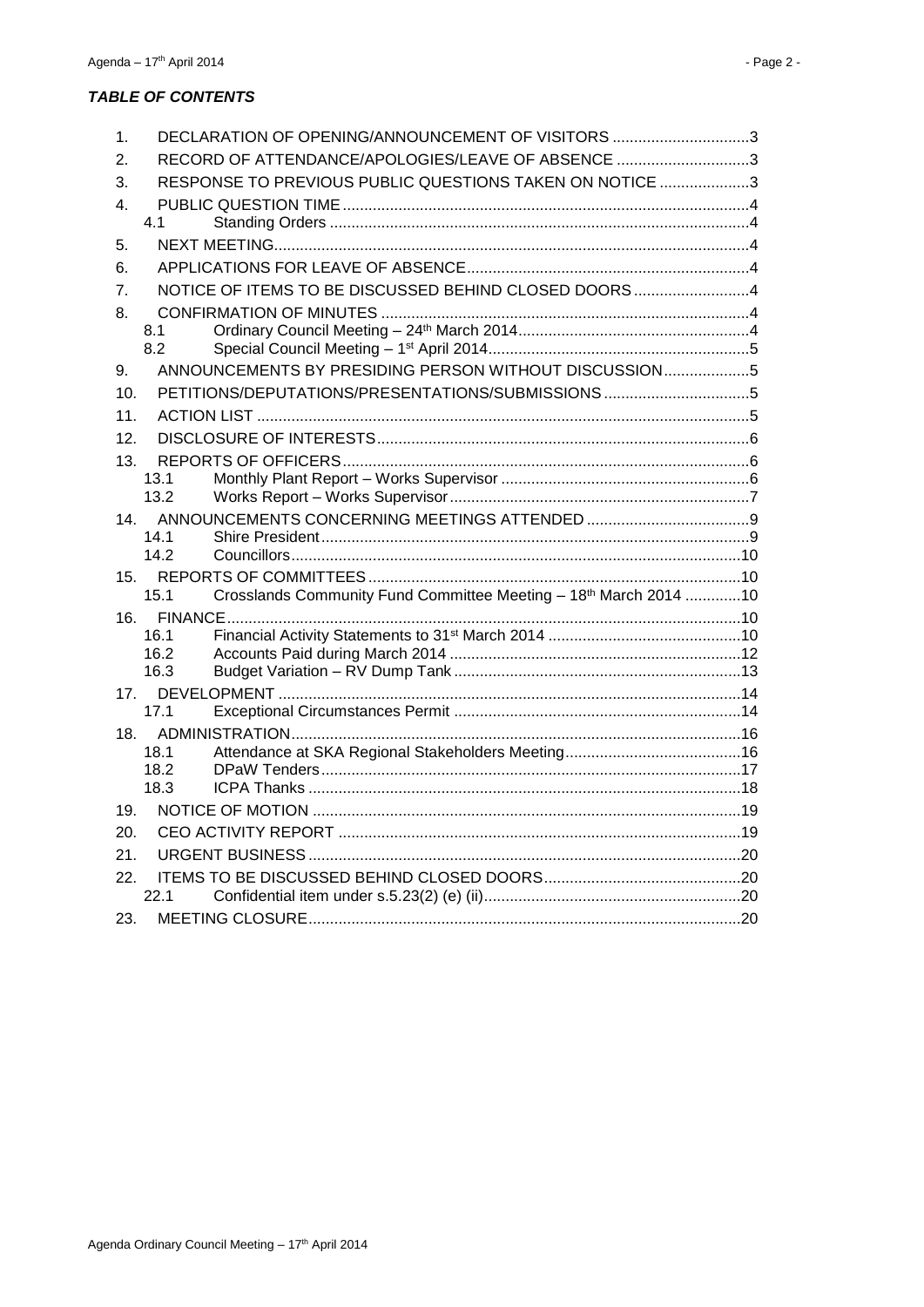#### <span id="page-2-0"></span>**1. DECLARATION OF OPENING/ANNOUNCEMENT OF VISITORS**

#### <span id="page-2-1"></span>**2. RECORD OF ATTENDANCE/APOLOGIES/LEAVE OF ABSENCE**

Leave of Absence has been approved for Cr Squires.

#### <span id="page-2-2"></span>**3. RESPONSE TO PREVIOUS PUBLIC QUESTIONS TAKEN ON NOTICE**

Question taken on notice at the Ordinary Council meeting of 24<sup>th</sup> March 2014.

Mrs Bridget Seaman, Murgoo Station, Murchison

Q.1 *Mr President* 

*Do you believe that it is acceptable for a Murchison business operator and Murchison Shire councillor to utilize council resources to advertise for staff to fill a vacancy on a job his company was under contract to the shire to complete?*

*It could be argued that the contractor was making the local community aware of the availability of work … but it could also be argued that "being a councillor" may muddy the water by using the Murchison Shire administration staff and email list for his own business related, and council related communication purposes, I look forward to your response to this question at the next full council meeting, after council has received the appropriate departmental advice.*

Response sent to Mrs Seaman on the 7<sup>th</sup> April 2014:-



# Shire of Murchison

"The Shire with no Town"

Carnarvon-Mullewa Road, Murchison, W.A. Postal Address: PO Box 61, MULLEWA WA 6630 Tel (08) 9963 7999 Fax (08) 9963 7966 Website: [www.murchison.wa.gov.au](http://www.murchison.wa.gov.au/) E-mail[: admin@murchison.wa.gov.au](mailto:admin@murchison.wa.gov.au)

4 th April 2013

Mrs Bridget Seaman Murgoo Station YALGOO WA 6535

Dear Bridget

#### **Re: Question Taken on Notice Council meeting 24th March 2014**

I am writing in response to the question which you presented to council and which was taken on notice at the meeting on Monday 24th March 2014.

Council have concluded that Councillor Squire's actions were within the boundaries of appropriate and responsible behaviour for a councillor.

The CEO contacted the Department of Local Government and Communities and Jenni Law agreed that there was no issue with the email. It is an established practice of the shire to allow all community members, including councillors, to use shire resources for community communication.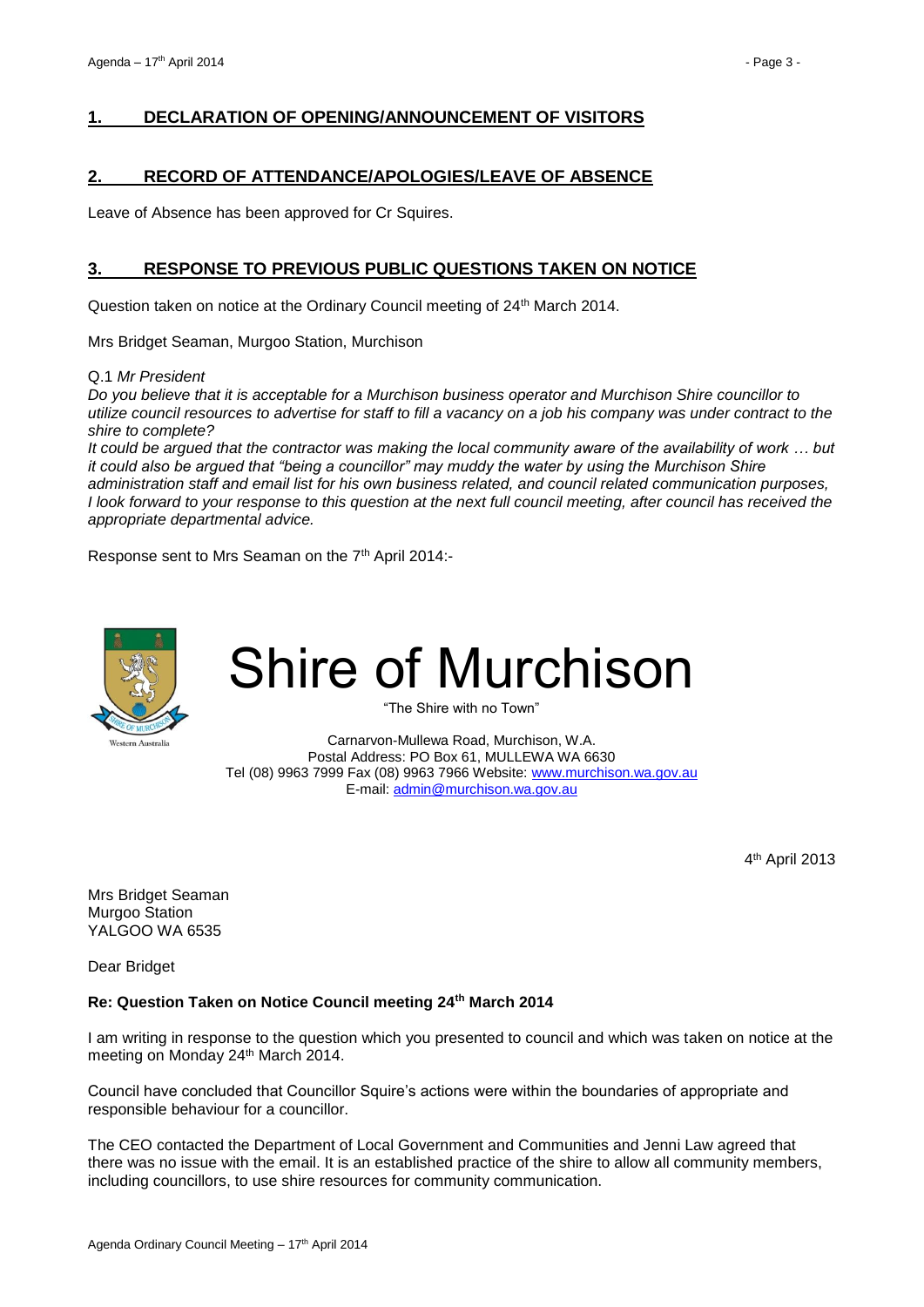Also after reading though the Local Government (Rules of Conduct) Regulations 2007 we could not see where Councillor Squires had breached any regulations. The CEO had given authorisation for the said community notice.

We would like to bring to your notice that in the shire meeting of August 17<sup>th</sup> 2012 you proposed a notice of a motion (19.1) regarding tenders and any work opportunities with CSIRO and SKA. The motion was passed requesting CSIRO to notify the shire of any such matters so that they could be distributed to the community. Whilst Councillor Squires' community notice did not relate to either CSIRO or SKA Council believe that his notice was in the spirit of the motion.

The result of the community notice was that a local person son was employed.

I hope that I have been able to relieve your concerns regarding both the Council's and Councillor Squires actions.

Yours sincerely, Cr. Mark Halleen President Shire of Murchison

#### <span id="page-3-0"></span>**4. PUBLIC QUESTION TIME**

#### <span id="page-3-1"></span>**4.1 Standing Orders**

*Council Decision:*

**Moved: Councillor Seconded: Councillor**

**That the following Local Law-Standing Orders 2001 be stood down:**

8.2 Limitation on the number of speeches

8.3 Duration of speeches

**Carried/Lost For: Against:**

#### <span id="page-3-2"></span>**5. NEXT MEETING**

The next meeting is scheduled for Friday 16<sup>th</sup> May 2014.

#### <span id="page-3-3"></span>**6. APPLICATIONS FOR LEAVE OF ABSENCE**

#### <span id="page-3-4"></span>**7. NOTICE OF ITEMS TO BE DISCUSSED BEHIND CLOSED DOORS**

There is one item to be discussed behind closed doors.

#### <span id="page-3-5"></span>**8. CONFIRMATION OF MINUTES**

#### <span id="page-3-6"></span>**8.1 Ordinary Council Meeting – 24 th March 2014**

#### **Background:**

Minutes of the Ordinary Meeting of Council have previously been circulated to all Councillors.

#### **Recommendation:**

That the minutes of the Ordinary Council meeting held on 24 th March 2014 be confirmed as an accurate record of proceedings

#### **Voting Requirements:**

Simple majority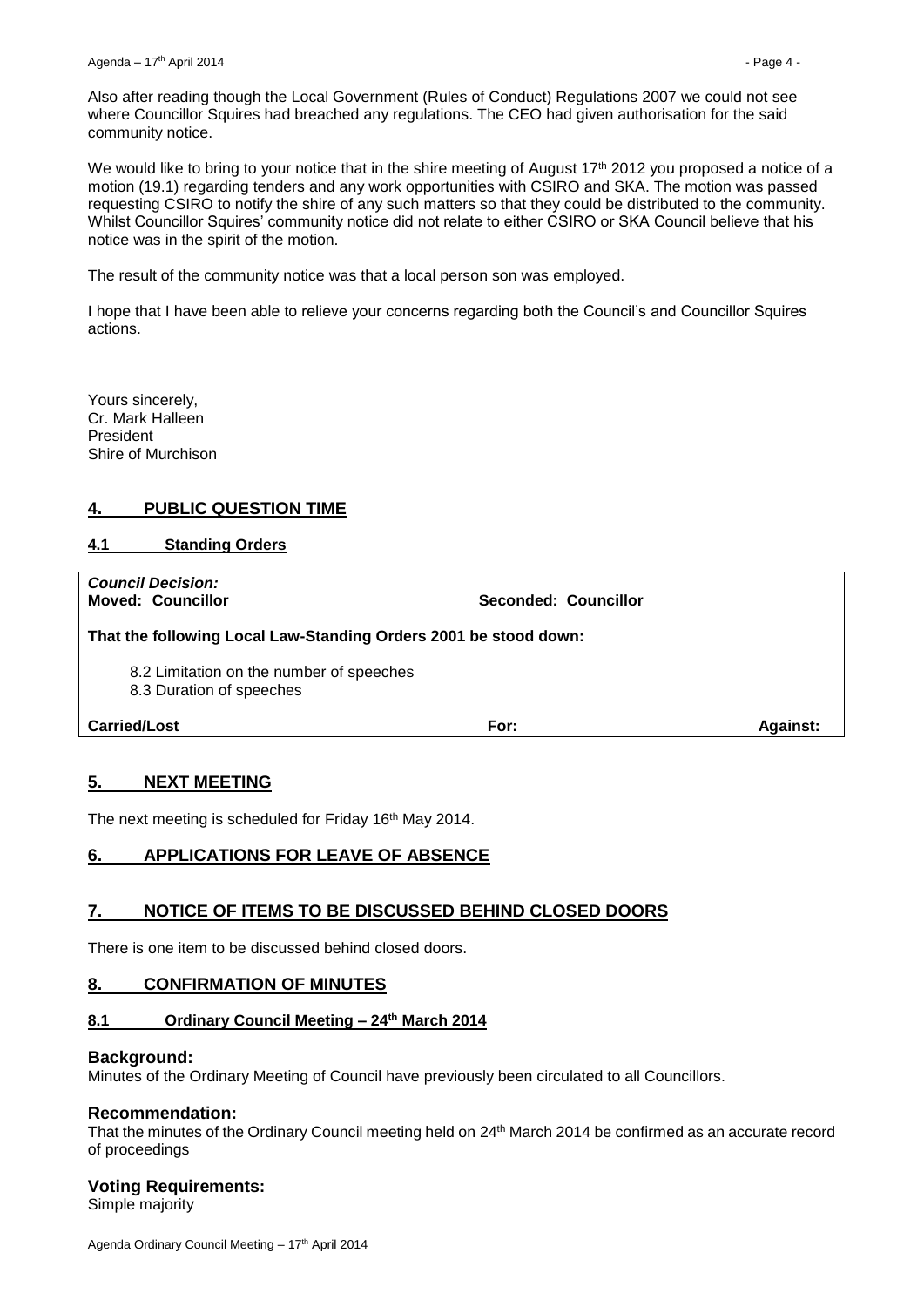<span id="page-4-0"></span>

| <b>Council Decision:</b><br><b>Moved: Councillor</b>                                                                                                               | Seconded: Councillor |                 |
|--------------------------------------------------------------------------------------------------------------------------------------------------------------------|----------------------|-----------------|
| <b>Carried/Lost</b>                                                                                                                                                | For:                 | <b>Against:</b> |
| 8.2<br>Special Council Meeting - 1 <sup>st</sup> April 2014                                                                                                        |                      |                 |
| <b>Background:</b><br>Minutes of the Special Meeting of Council have previously been circulated to all Councillors.                                                |                      |                 |
| <b>Recommendation:</b><br>That the minutes of the Special Council meeting held on 1 <sup>st</sup> April 2014 be confirmed as an accurate record of<br>proceedings. |                      |                 |
| <b>Voting Requirements:</b><br>Simple majority                                                                                                                     |                      |                 |
| <b>Council Decision:</b><br><b>Moved: Councillor</b>                                                                                                               | Seconded: Councillor |                 |

**Carried/Lost For: Against:**

## <span id="page-4-1"></span>**9. ANNOUNCEMENTS BY PRESIDING PERSON WITHOUT DISCUSSION**

### <span id="page-4-2"></span>**10. PETITIONS/DEPUTATIONS/PRESENTATIONS/SUBMISSIONS**

#### <span id="page-4-3"></span>**11. ACTION LIST**

| <b>No</b>      | <b>Item</b>                                                                                 | <b>Action</b>                                                                                                                                                                                                                                                                                           | <b>Status</b>                                                                 |
|----------------|---------------------------------------------------------------------------------------------|---------------------------------------------------------------------------------------------------------------------------------------------------------------------------------------------------------------------------------------------------------------------------------------------------------|-------------------------------------------------------------------------------|
| $\mathbf{1}$ . | Improve shade house<br>south of Road House                                                  | Old wood and tatty shade cloth to be removed.<br>Two walls of artefacts to remain on display.                                                                                                                                                                                                           | Action once cooler<br>weather and loader in<br>town.                          |
| 2.             | Classification of Pindar<br>Beringarra Road                                                 | Pindar – Beringarra programme of works being<br>established.                                                                                                                                                                                                                                            | Ongoing                                                                       |
| 3.             | <b>Community Centre</b><br>Kitchen                                                          | Install Lockable Storage Area. Virtually complete<br>- final piece of architrave to be installed.<br>Architrave here                                                                                                                                                                                    | Will be finalised during<br>maintenance jobs<br>currently being<br>undertaken |
| $\mathbf{4}$ . | Dust Suppression and<br>ongoing road agreement<br><b>issues</b>                             | Additional grade will be required before the end of<br>the year. Details being sent to request funding<br>under the agreement.<br>Response from James Abbot requesting further<br>detailed expenditure break-up and advising that<br>any additional grade we do will not be reimbursed<br>until 2014/15 | Details being provided<br>and basis of payments<br>being queried.             |
| 5.             | Contact CGG re gravel<br>road in their shire.<br>Carnarvon-Mullewa and<br>Beringarra-Pindar | Works currently being undertaken on the CGG<br>section of the Carnarvon Mullewa Road.<br>Co-operation between shires being established.                                                                                                                                                                 | Ongoing situation.                                                            |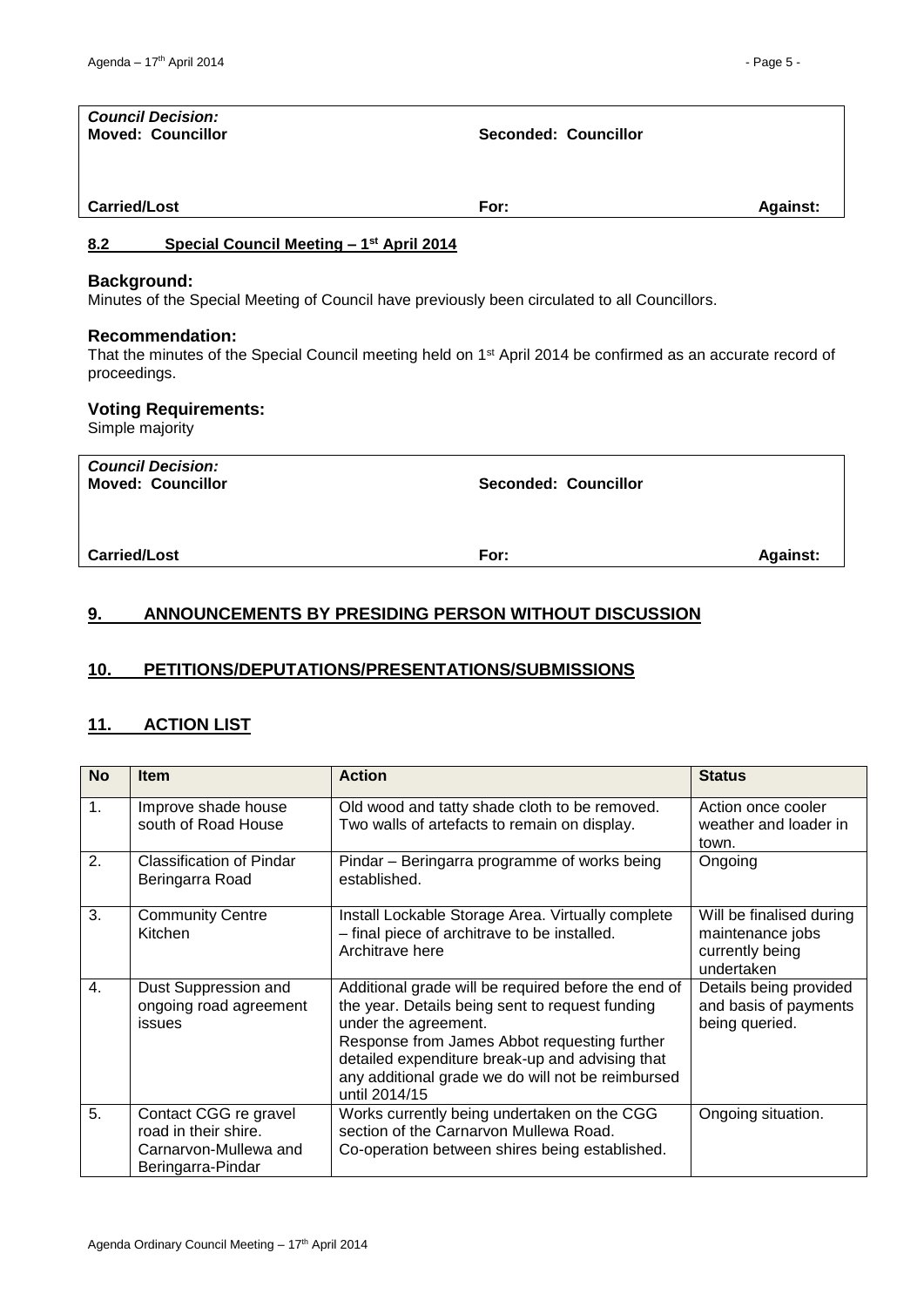| 6.             | <b>Establishment of Working</b><br>Group for Accident<br>Prevention | Following Annual Electors Meeting 2013 -<br>community wished to set up accident prevention<br>group to help work towards road safety and<br>reduced RTA's. 4 people volunteered but as yet<br>no action. Had been envisaged this would be a<br>community group to provide suggestions/ideas to<br>Council but the CEO will call an inaugural<br>meeting and help with initial set up to get it going. | Inaugural meeting to<br>be called by CEO -<br>email sent to<br>interested parties |
|----------------|---------------------------------------------------------------------|-------------------------------------------------------------------------------------------------------------------------------------------------------------------------------------------------------------------------------------------------------------------------------------------------------------------------------------------------------------------------------------------------------|-----------------------------------------------------------------------------------|
| 7 <sub>1</sub> | Litter initiatives                                                  | Anti litter poster completed. Signs ordered and<br>received.                                                                                                                                                                                                                                                                                                                                          | Signs to be installed at<br>appropriate places.                                   |
| 8.             | <b>Community Project Officer</b>                                    | Community or Council to investigate the options<br>for moving towards having a Community project<br>Officer. Working group needed to nut out the<br>definitions of the position in order to progress it.                                                                                                                                                                                              | Advert in Monologue.                                                              |

#### **Recommendation:**

That the Action List be accepted.

#### **Voting Requirements:**

Simple majority

| <b>Council Decision:</b><br><b>Moved: Councillor</b> | <b>Seconded: Councillor</b> |                 |
|------------------------------------------------------|-----------------------------|-----------------|
| <b>Carried/Lost</b>                                  | For:                        | <b>Against:</b> |

#### <span id="page-5-0"></span>**12. DISCLOSURE OF INTERESTS**

Cr Halleen – item 18.1 Cr Foulkes-Taylor – item 18.1

#### <span id="page-5-1"></span>**13. REPORTS OF OFFICERS**

#### <span id="page-5-2"></span>**13.1 Monthly Plant Report – Works Supervisor**

#### ROADS GRADED 15/03/2014 – 12/04/2014

| Name                           | Length of | SLK's        | Heavy-Road          | Comments            |
|--------------------------------|-----------|--------------|---------------------|---------------------|
|                                | Road      | Graded       | Maintenance/Repairs |                     |
|                                |           | this month   | Loader-truck        |                     |
| Beringarra /Pindar             | 319.80km  | 4/5km patch  |                     | Thunderstorms       |
|                                |           | plus 4km by  |                     | Cockney Bill to Pia |
|                                |           |              |                     |                     |
|                                |           | construction |                     |                     |
| Erong                          | 63.12km   |              |                     |                     |
| Beringarra/Byro                | 90.89km   |              |                     |                     |
| Twin-Peaks/Wooleen             | 47.65km   | 32km         |                     |                     |
| Boolardy/Kalli                 | 57.30km   |              |                     |                     |
| Byro/Woodleigh                 | 71.00km   |              |                     |                     |
| New Forrest/Yallalong          | 36.18km   |              |                     |                     |
| M <sup>c</sup> Nabb/Twin-peaks | 49.75km   | 50km         |                     |                     |
| Yallalong-West                 | 34.46km   |              |                     |                     |
| Mileura/Nookawarra             | 49.08km   |              |                     |                     |
| Muggon                         | 38.75km   |              |                     |                     |
| Manfred                        | 34.55km   |              |                     |                     |
| Beringarra/Mt Gould            | 34.80km   |              |                     |                     |
| Tardie/Yuin                    | 13.20km   |              |                     |                     |
| Innouendy                      | 9.30km    |              |                     |                     |
| <b>Boolardy Homestead</b>      | 2.00km    |              |                     |                     |
| Yunda Homestead                | 32.80km   |              |                     | By contractor       |
| Meeberrie Woolleen             | 25.22km   |              |                     |                     |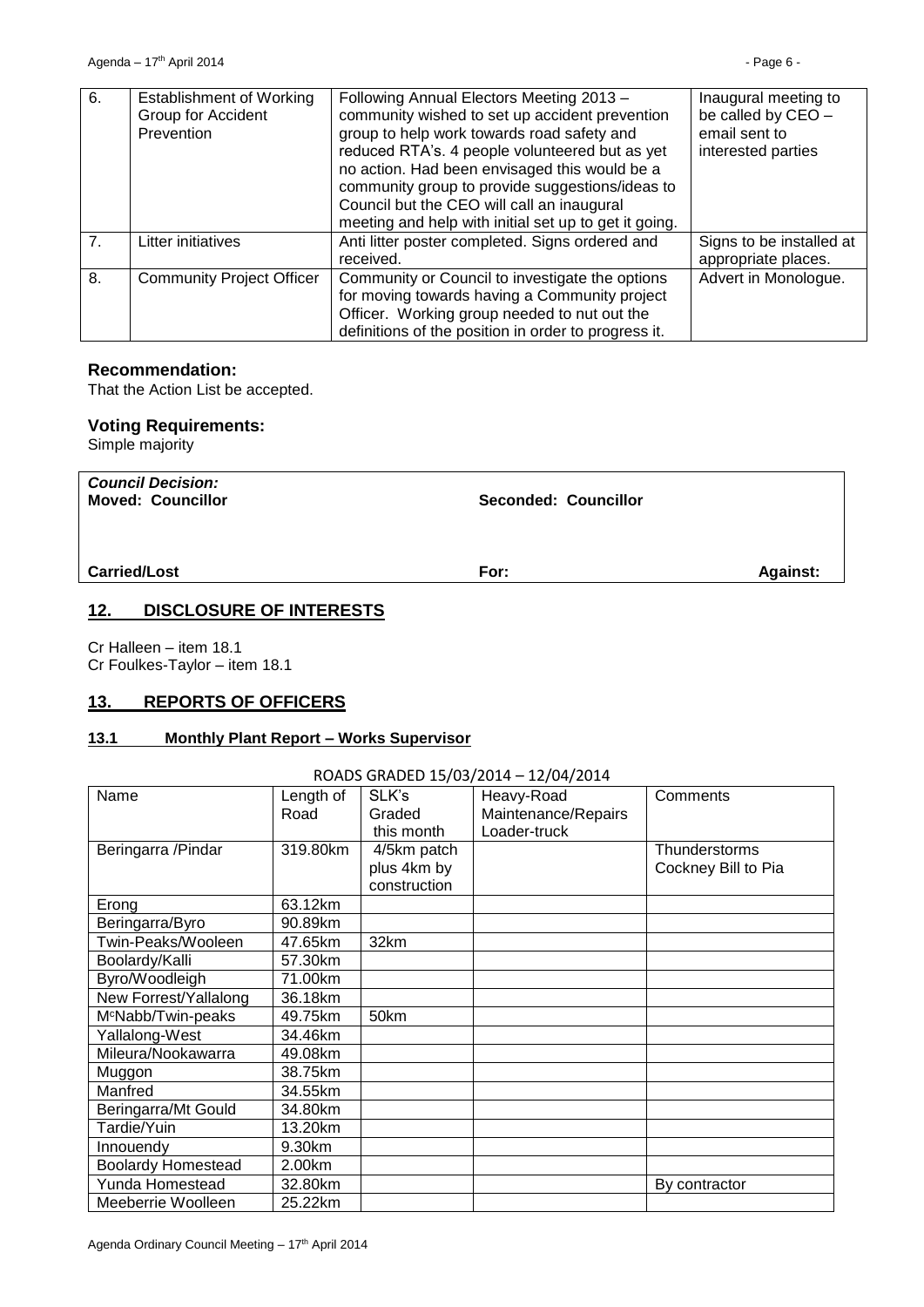| Mt Wittenoom            | 37.55km  | 37km  |                                 |  |
|-------------------------|----------|-------|---------------------------------|--|
| Woolleen/Mt Wittenoom   | 33.85km  | 20km  |                                 |  |
| Beringarra Cue          | 109.82km |       |                                 |  |
| Boolardy Wooleen        | 19.08km  | 19km  |                                 |  |
| Kalli Cue East          | 21.87km  |       |                                 |  |
| <b>Coodardy Noondie</b> | 19.92km  |       |                                 |  |
| <b>Butchers Track</b>   | 64.54km  |       |                                 |  |
| <b>Butchers Muggon</b>  | 23.80km  |       |                                 |  |
| Murchison Settlement    | 2.00km   |       |                                 |  |
| Pinegrove Yallalong     |          |       |                                 |  |
| Carnarvon-Mullewa       | 278.63km | 1.3km | Reforming road south<br>of Byro |  |
| Woolgorong-South        | 15.00km  |       |                                 |  |
| Nookawarra homestead    |          |       |                                 |  |
| Errabiddy-Bluff         | 12km     |       |                                 |  |
| Air strip Graded        |          |       |                                 |  |

Total this month graded – 168.3km

#### <span id="page-6-0"></span>**13.2 Works Report – Works Supervisor**

#### **Construction Crew**

Crew have completed works on the 4km section of the Carnarvon Mullewa road (north of the Murchison River) which consisted of carting, spreading and rolling of gravel. This also included 200m of works on the New Forrest-Yallalong road from the intersection.

5-6 patch jobs on the Carnarvon/Mullewa road from the Murchison River to the shire south Boundary have also been completed. These works also involved the carting, spreading and rolling of gravel to the very sandy sections. With the completion of these works crew moved plant and equipment to Yuin woolshed (Thanks Rossco and Emma Foulkes-Taylor for allowing crew to camp there ) and have started on dust suppression works - gravel sheeting 1km of road in front of Tallering homestead in readiness for bitumen to be laid later in the year (December). While in this area (Tallering) crew have put in 2 new bunds down at the south boundary on the Beringarra-Pindar road and have also made the drains on the east side wider, flatter and longer.

When the works have been completed at Tallering crew will then commence dust suppression (1km of gravel sheeting in readiness for bitumen) at Yuin.

#### **Maintenance Crew**

With John out of action, Neil Combe from the construction crew (water tank op) is now on the 12H grader helping Glen with the maintenance grading.

With the completion of the 5-6 patch jobs by the construction crew on the Carnarvon-Mullewa road, Glen and Neil then performed a full grade of this road.

Crew moved camp and plant to Murgoo and have started grading the following roads in this area:

- Mt Wittenoom road -- completed
- Mt Wittenoom-Wooleen Rd will be completed by Saturday 12/4/2014
- Boolardy-Wooleen Rd -- completed
- Meeberrie-Wooleen Rd.
- Patch work grading (thunder storm wash outs) on the Beringarra-Pindar road north from Cockney Bill to Pia. - completed

After finishing the Mt Wittenoom-Wooleen road crew will move their camp and plant back to the settlement and grade the Meeberrie-Wooleen road and then move onto roads around the settlement and the road into Errabiddy Bluff. They will then attend to 3-4 sections of scouring south of the settlement (36km) where water has run across the bitumen and from there they will start a full maintenance grade on the Carnarvon-Mullewa road heading north to the north boundary.

#### **Heavy Maintenance Crew**

Sandy and Paul (Squires Resources Contractor) are going along very well pulling in dirt from both sides of the road to form the road up again (has been cut off over the years) and placing in water tables and drains, 16km south of Byro Station homestead on the Carnarvon/Mullewa road. These works should be completed by 17/04/2014.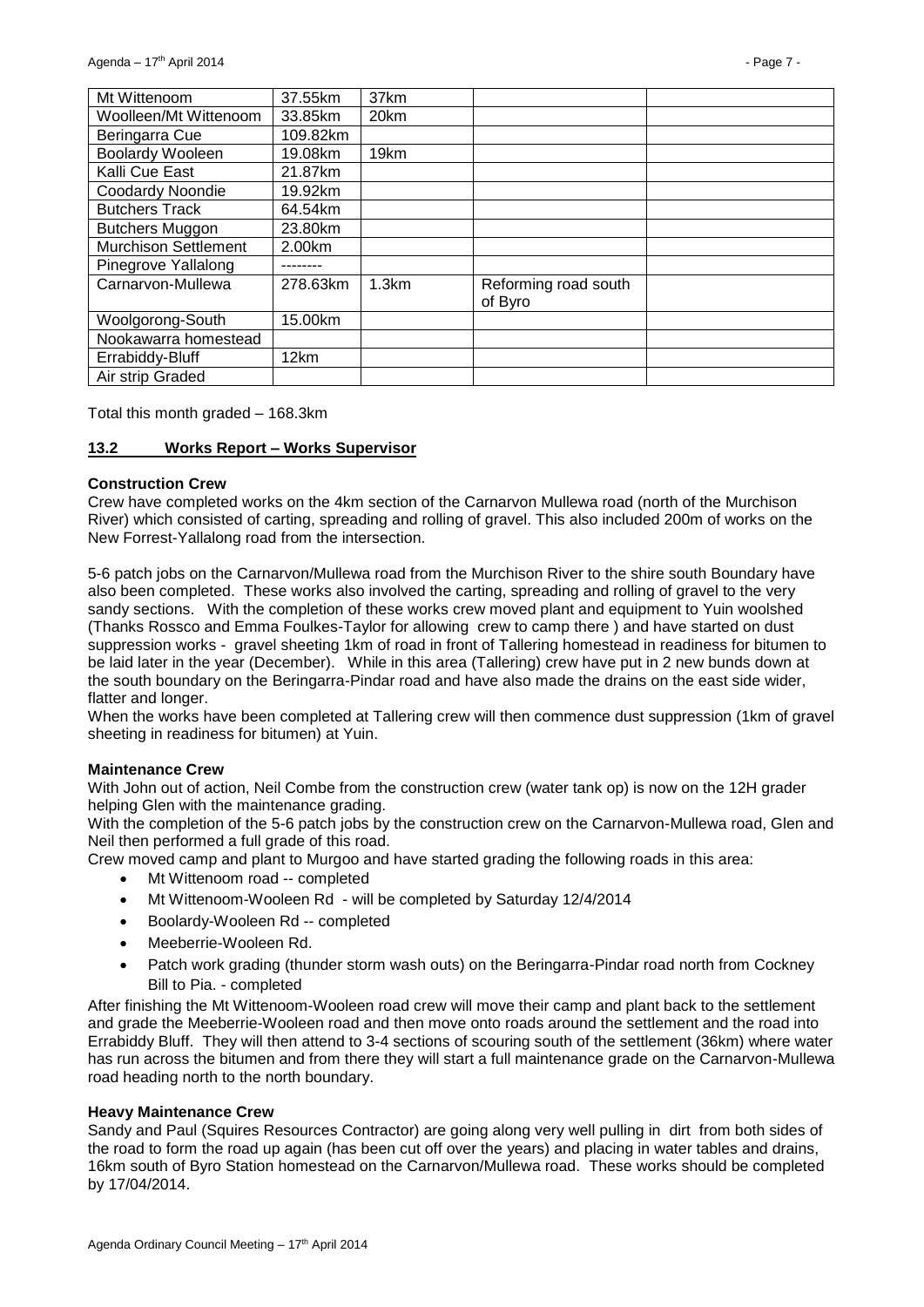Paul will then commence a full grade of the Beringarra-Pindar road starting from the south boundary and Sandy will begin erecting signs on this road and various other roads within the shire.

#### **Grids**

The two new grids have been installed by our concrete/grid contractor Yuin Pastoral (Thankyou Rossco and crew) and the construction crew are to finish off the approaches on their way through.

- New 24ft replaces old 12ft at Yuin/Twin-Peaks boundary
- New 24ft replaces old 12ft at Yuin homestead.

Two grids repaired this month

- 1. Third grid south of Murchison River on the Carnarvon/Mullewa road (1 insert sunken)
- 2. Boundary gird on Twin Peaks/Billabalong (broken rail welded back on)

#### **Staff Leave**

John Daniels 31/03/2014 – 11/04/2014 – (Sick Leave) Leanne Hipper 28/03/2014, 11/04/2014 – 10 hrs off (TOIL) Trevor Hipper 19/03/2014 – 20/03/2014 2 days off (Sick) 28/03/2014 - 1 day (TOIL) Stuart Broad 11/04/2014 – 12/04/2014 – 2 days off (LWOP) Brian Wundenberg - 21/03/2014 1 day off (RDO)

#### **General**

12H Maintenance grader back on the job and going well. No. 1 gen-set (Settlement) in for repairs, now back and going again. 20/03/2014 Brian up at heavy maintenance running Stuart through job for dozer work. 25-26/03/2014 Brian on dozer pushing gravel up for works on Carnarvon/Mullewa Rd 27/03/2014 Brian - signs down to Yuin for grid work 31/03/2014 and 01/04/2014 - 2 days road inspection with councillors, north of the shire 02/04/2014 Brian - road inspection bus back to Geraldton and check on construction crew. 03/04/2014 Brian pegging road down at Tallering for road works 07/04/2014 Stuart started welding frames together for new shed at depot 08-09/04/2014 all crew - forklift course. 10/04/2014 Brian up at heavy maintenance Old shade house at roadhouse has now been removed

In last months report I said that Brian and Nigel (MRD) will do flood damage pickup/report on the 5<sup>th</sup> and 6<sup>th</sup> April, this now rescheduled to 15<sup>th</sup> and 16<sup>th</sup> April.

| <b>March 2014</b>             |      |               | <b>Hours</b> |              |             |              | <b>YTD</b> |              |                        |
|-------------------------------|------|---------------|--------------|--------------|-------------|--------------|------------|--------------|------------------------|
|                               |      |               |              | <b>Start</b> | End         |              | Total      |              | <b>Operating Costs</b> |
| <b>Plant Item</b>             | Year | <b>Rego</b>   | 1 July '13   | Hrs/kms      | Hrs/km      | <b>Month</b> | <b>YTD</b> | <b>Plant</b> | <b>Fuel</b>            |
| Cat Grader 12H P.02           | 2005 | MU 141        | 9996         | 10864        | 10876       | 12           | 868.00     | 14897.27     | 16142.83               |
| Cat Grader 12M P.03           | 2008 | <b>MU 51</b>  | 5844         | 6900         | 7001        | 101          | 1157.00    | 17060.48     | 26740.33               |
| <b>Volvo Loader P.27</b>      | 2006 | <b>MU 65</b>  | 5420         | 6073         | 6175        | 102          | 755.00     | 16931.95     | 15656.92               |
| <b>Komatsu Dozer P.11</b>     | 1997 |               | 8208         |              | not<br>used |              | 392.00     | 27161.85     | 10778.92               |
| <b>Bomag Padfoot P.68</b>     | 2005 | MU 177        | $\Omega$     | 180          | 210         | 30           | 210.00     | 1157.90      | 4669.41                |
| JD Grader P.01                | 2011 | MU 121        | 3040         | 4134         | 4294        | 160          | 1254.00    | 18628.02     | 36162.73               |
| <b>Bomag Roller P.43</b>      | 2012 | 1DVH736       | 1097         | 1503         | 1599        | 96.00        | 502.00     | 4148.22      | 7088.49                |
| Cat 938G Loader P.41          | 2004 | MU 193        | 4078         | 4337         | 4355        | 18           | 277.00     | 5169.81      | 4368.13                |
| Kenworth P/Mover P.61         | 2004 | <b>MU 000</b> | 7174         | 21561        | 24395       | 2834         | 17221.00   | 16872.05     | 22456.09               |
| Iveco P/Mover P.09            | 2003 | 1AGW988       | 267205       | 276367       | 278390      | 2023         | 11185.00   | 5433.91      | 10257.55               |
| Nissan UD P.07                | 2009 | 000 MU        | 141649       | 160894       | 164232      | 3338         | 22583.00   | 14474.96     | 19531.75               |
| <b>Iveco Tipper Conv P.10</b> | 2004 | <b>MU 00</b>  | 157865       | 166638       | 167810      | 1172         | 9945.00    | 9687.62      | 17089.87               |

#### ROADS GRADED 16/03/2014 – 12/04/2014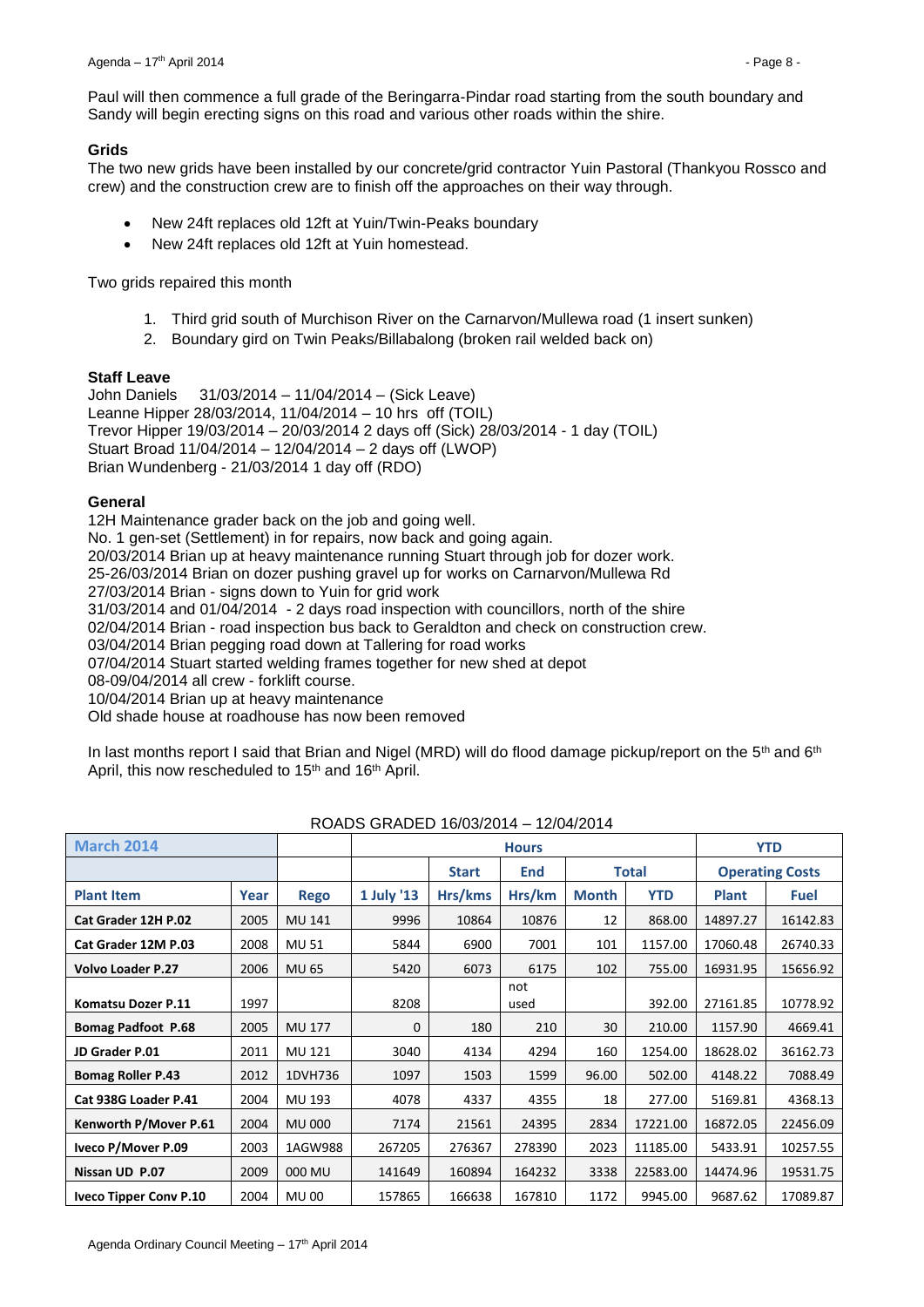| Generator 1-110kva              | 2011 |                 | 7315         | 12013  | 12189  | 176  | 4874.00  | 2921.79  | 118553.99 |
|---------------------------------|------|-----------------|--------------|--------|--------|------|----------|----------|-----------|
| Generator 2-110kva              | 2011 |                 | 6897         | 8112   | 8607   | 495  | 1710.00  |          |           |
| <b>Maintenance Gen P.33</b>     |      |                 | 658          | 1530   | 1819   | 289  | 1161.00  | 3572.98  | 3500.92   |
| <b>Construction Gen P.32</b>    |      |                 | 11770        | 15259  | 15931  | 672  | 4161.00  | 1343.25  | 3148.24   |
| Kubota 6kva Gen P.66            | 2012 |                 | 1844         | 3462   | 3927   | 465  | 2083.00  | 126.00   | 3078.67   |
| <b>Mitsubishi Canter P.06</b>   |      | 01 MU           | 82788        | 103634 | 105590 | 1956 | 22802.00 | 10232.20 | 6601.19   |
| <b>Isuzu Construction P.64</b>  | 2013 | <b>MU 140</b>   | $\mathbf 0$  | 15471  | 19471  | 4000 | 19471.00 | 2344.38  | 3562.08   |
| Toyota Prado P.55               | 2012 | MU <sub>0</sub> | 9557         | 17456  | 18297  | 841  | 8740.00  | 1089.37  | 1476.26   |
| <b>RAV4 P.63</b>                | 2013 | MU 1011         | $\mathbf{0}$ | 14295  | 17641  | 3346 | 17641.00 | 824.37   | 1581.67   |
| Great Wall P.57                 | 2012 | MU 167          | 11257        | 22113  | 23786  | 1673 | 12529.00 | 1213.27  | 2407.95   |
| <b>Isuzu Dmax P.28</b>          | 2009 | <b>MU 300</b>   | 154278       | 168129 | 169385 | 1256 | 15107.00 | 2965.25  | 3267.83   |
| Toyota Hilux P.40               | 2011 | MU 1018         | 93250        | 118873 | 127180 | 8307 | 33930.00 | 4164.22  | 6202.47   |
| <b>Isuzu T/Top P.54</b>         | 2005 | MU 1002         | 116400       | 131202 | 134250 | 3048 | 17850.00 | 7613.87  | 5041.25   |
| <b>Mercedes PTV P.60</b>        | 2004 | MU 1009         | 97283        | 98431  | 98508  | 77   | 1225.00  | 562.00   | 75.77     |
| Side Tipper P.18                | 2001 | MU2010          | 25303        | 38163  | 40950  | 2787 | 15647.00 | 12737.05 | n/a       |
| Side Tipper P.17                | 2001 | MU 662          | 66102        | 77361  | 77574  | 213  | 11472.00 | 12424.77 | n/a       |
| Roadwest S/Tipper P.67          | 2013 | 1T0Q427         | $\mathbf{0}$ | 7419   | 10146  | 2727 | 2625.00  | 1737.42  | n/a       |
| Tri-Axle L/L Float P.13         | 2008 | MU 663          | 3769         | 10574  | 11483  | 909  | 7714.00  | 6122.88  | n/a       |
| 45ft Flat Top P.59              | 1978 | 1THH060         | 25           | 265    | 359    | 94   | 334.00   | 0.00     | n/a       |
| No. 2 Float P.14                | 2001 | MU 2004         | 26835        | 39389  | 41489  | 2100 | 14654.00 | 11588.86 | n/a       |
| 30000L W/Tanker P.24            | 2005 | MU 2024         | 26524        | 35297  | 36469  | 1172 | 9945.00  | 7451.82  | n/a       |
| Dog Fuel Trailer P.48           | 1993 | MU 2026         |              |        |        |      | n/a      | 1860.96  | n/a       |
| Dog Fuel Trailer P. 49          | 1972 | <b>MU 2005</b>  |              |        |        |      | n/a      | 1942.08  | n/a       |
| Dolly 1-Red P.05                | 2001 | MU 2003         | 24567        | 27487  | 27725  | 238  | 3158.00  | 9720.77  | n/a       |
| Dolly 2-Black P.08              | 2000 | MU 2009         | 562          | 11036  | 13830  | 2794 | 13268.00 | 10685.16 | n/a       |
| New/H Ford Tractor              | 2006 | <b>MU 380</b>   | 1596         | 1698.9 | 1705   | 6.1  | 109.00   | 286.00   | 567.80    |
| <b>Forklift</b>                 |      |                 | 11847        | 11958  | 11971  | 13   | 124.00   | 986.86   | 240.18    |
| Caravans                        |      |                 |              |        |        |      | n/a      | 6505.44  | n/a       |
| <b>JD Ride on Mower</b>         |      |                 | 293          | 405.9  | 423.6  | 17.7 | 130.60   | n/a      | n/a       |
| <b>Generator Perkins P.34</b>   |      | H/Maint         | 0            |        | swap   |      | no clock | 1450.68  | 1406.66   |
| Generator 9KVA P.65             | 2013 | Mechanic        | $\mathbf 0$  |        | swap   |      | 1423.00  | 3797.53  | 857.70    |
| <b>Heavy Maint Trailer P.62</b> |      | MU 446          |              |        |        |      | n/a      | 3042.15  | n/a       |

#### **Recommendation:**

That the Work's Supervisor's report be accepted.

#### **Voting Requirements:**

Simple majority

| <b>Council Decision:</b><br><b>Moved: Councillor</b> | <b>Seconded: Councillor</b> |                 |
|------------------------------------------------------|-----------------------------|-----------------|
| <b>Carried/Lost</b>                                  | For:                        | <b>Against:</b> |

#### <span id="page-8-0"></span>**14. ANNOUNCEMENTS CONCERNING MEETINGS ATTENDED**

#### <span id="page-8-1"></span>**14.1 Shire President**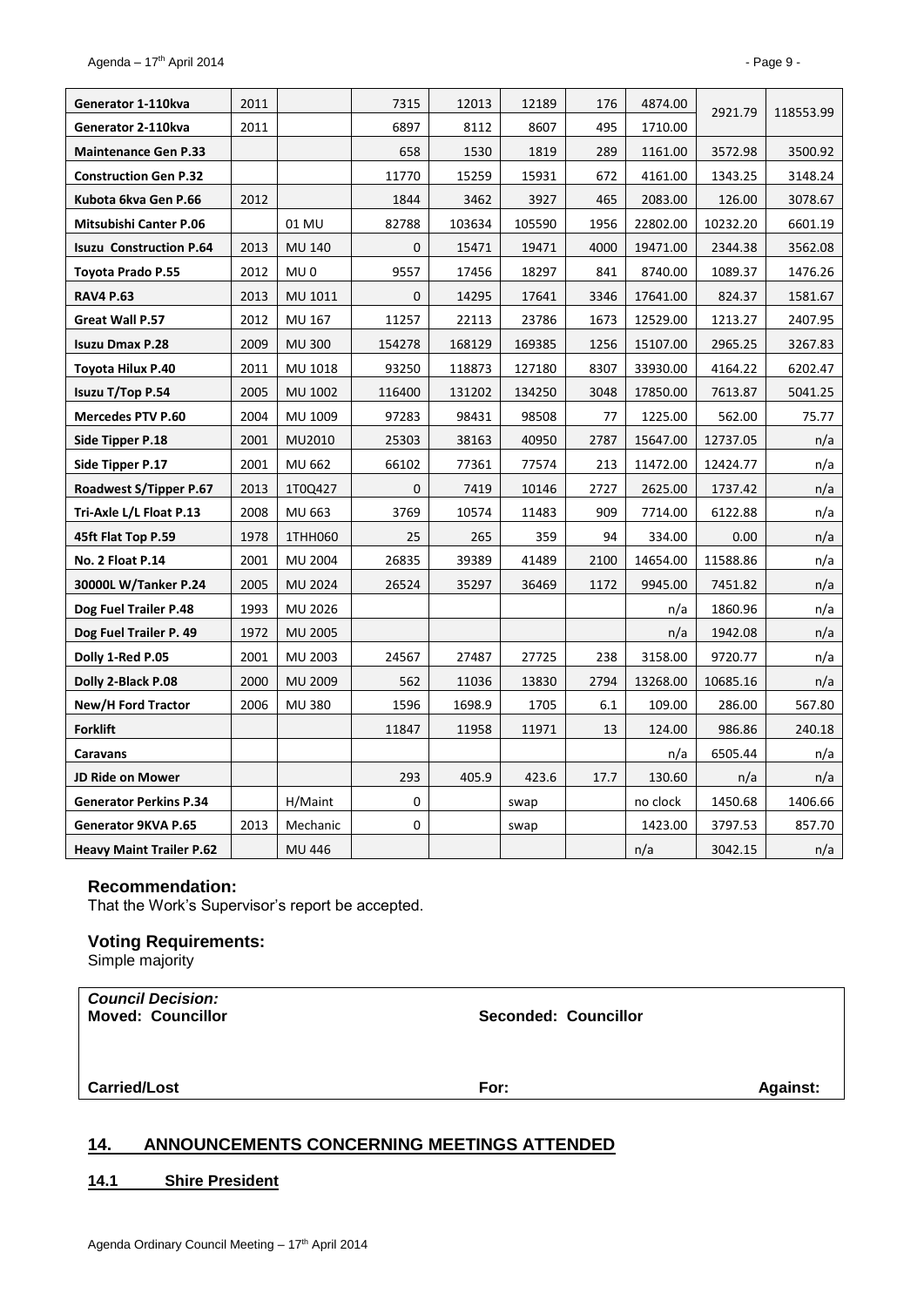#### <span id="page-9-0"></span>**14.2 Councillors**

#### <span id="page-9-1"></span>**15. REPORTS OF COMMITTEES**

#### <span id="page-9-2"></span>**15.1 Crosslands Community Fund Committee Meeting – 18th March 2014**

#### *Attachments:- Comm Grant App Pack Quick Grant App Pack*

There was a meeting held on the 18<sup>th</sup> March to discuss the Crosslands Community Fund and its forward direction. Following is an extract from the Minutes:-

The committee discussed the funding and eligibility criteria and comparisons were made to other shires and their criteria, application and acquittal forms. The chairperson said that we want to open the funding up to all of the community. A lot of things previously funded have been based around the settlement. There was consensus that it would be good to encourage educational things like footy scholarships and opportunities for local kids.

- Regarding the criteria it was felt that we need to keep it simple, and make it a focus on our website, with links to the application pack.
- Include details of previously funded projects and advertise it in the Monologue. Generally give it a bit of a shake up so that everyone knows about it again.
- Also encourage groups to look at applying for matching funding from other grants available.
- Notice often with previous projects it has been left to the last moment for an application to be made. We need to get applications in earlier to give sufficient time for proper consideration of funding to be carried out, and recommendations to be approved by council. At least one month prior to the funding requirement.
- Application form to be developed to get better information, budget costing, and acquittal for a more formal record of the funding.
- Small grants of up to \$500 available with less paperwork required.
- Fund to be known as the Murchison Community Fund rather than the Crosslands Community fund.

The committee then worked through the terms of reference and funding and eligibility criteria and amended them in line with the above points.

Two Draft application packs have been developed one for quick grants up to \$500 and one for grants over \$500.

#### **Recommendation:**

That the recommendations of the Crosslands Community Fund Committee be adopted:-

- 1. That the fund now been known as the Murchison Community Fund.
- 2. That the committee now be known as the Murchison Community Fund Committee
- 3. That the draft application packs be adopted for anyone wishing to apply for grant funding.

#### **Voting Requirements:**

Simple Majority

| <b>Council Decision:</b><br><b>Moved: Councillor</b> | <b>Seconded: Councillor</b> |                 |
|------------------------------------------------------|-----------------------------|-----------------|
| . .                                                  |                             |                 |
| <b>Carried/Lost</b>                                  | For:                        | <b>Against:</b> |

#### <span id="page-9-3"></span>**16. FINANCE**

#### <span id="page-9-4"></span>**16.1 Financial Activity Statements to 31st March 2014**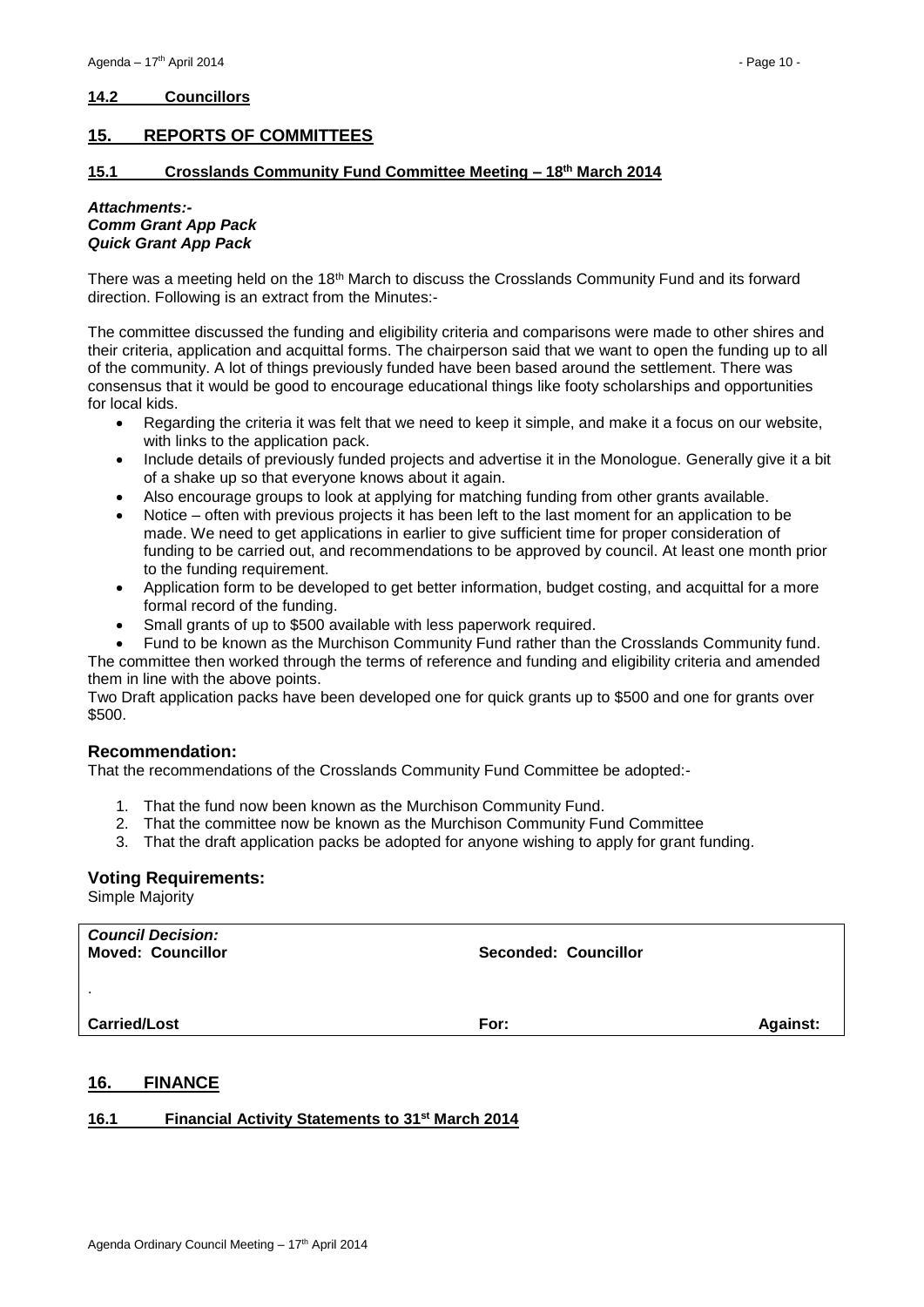| File:              | 2.2                                                                       |
|--------------------|---------------------------------------------------------------------------|
| Author:            | Jenny Goodbourn - Chief Executive Officer                                 |
| Interest Declared: | No interest to disclose                                                   |
| Date:              | 17 April 2014                                                             |
| Attachments:       | Financial Activity Statements for 9 months to 31 <sup>st</sup> March 2014 |
|                    | <b>Balance Sheet</b>                                                      |
|                    | Income Statement by Program Summary                                       |
|                    | Income Statement by Nature & Type                                         |
|                    | Income Statement by Program Detailed                                      |

#### **Matter for Consideration:**

Council to consider adopting the Monthly Financial Statements for March 2014.

#### **Background:**

The Local Government (Financial Management) Regulations 1996. Regulation 34 requires that local government report on a monthly basis and prescribes what is required to be reported.

#### **Comment:**

The Current Position at 31 March 2014 is a surplus of \$1,152,184 against YTD Budget surplus of \$4,910 so up \$1,147,274:

| Add Operating Revenues down     | (494, 262) |
|---------------------------------|------------|
| Add Operating Expenditure down  | 660,834    |
| Less Funding Balance Adjustment | (320,099)  |
| Less Capital Revenue down       | (35,000)   |
| Add Capital Expenditure down    | 1,339,644  |
| Less Rate Revenue down          | (3,843)    |
|                                 | 1,147,244  |

Refer pages 18 and 19 of the attachment for the status of Capital Disposals and Acquisitions against Budget and to pages 25 to 27 for details of major variances against budget. Most of the variances are due to timing issues – i.e. Ballinyoo Bridge no expenditure yet but was budgeted for payments in March. Also we have got UHY Haines Norton to input the budget amendments following last month's budget review and some of these do not seem to have been spread across the whole twelve months but entered in as a one off amount. Therefore with General Purpose funding it is shown as being \$402,068 below budget but the final FAG payment is not due until May. I will follow this up with UHY and we may need to tweak the budget spread to better reflect the actual timeline.

Capital Expenditure that impacted the Balance Sheet in March was:

C14209Purchase of RV Dump Point Effluent Tank \$5,430.00

Whilst the CLGF funding for the caravan laundry, dump point and accommodation units has been lost we have sufficient funds in the Roadhouse maintenance budget to cover this capital expense.

We will need to reallocate say \$7,500 from E137393 to C14209 to cover the project.

In accordance with Council Policy 5.2.1, authorising the CEO to invest funds surplus to immediate operating needs and Regulation 19c of the Local Government (Financial Management) Regulations, one Term Deposit was taken out during March:

Beringarra- Cue Road Reserve TD \$3,543,729.92 @ 3.49% Maturity 27/06/2014

#### **Statutory Environment:**

Local Government Act 1995 Section 6.4–Specifies that a local government is to prepare "such other financial reports" as is prescribed.

Local Government (Financial Management) Regulations 1996 Regulation 34 states: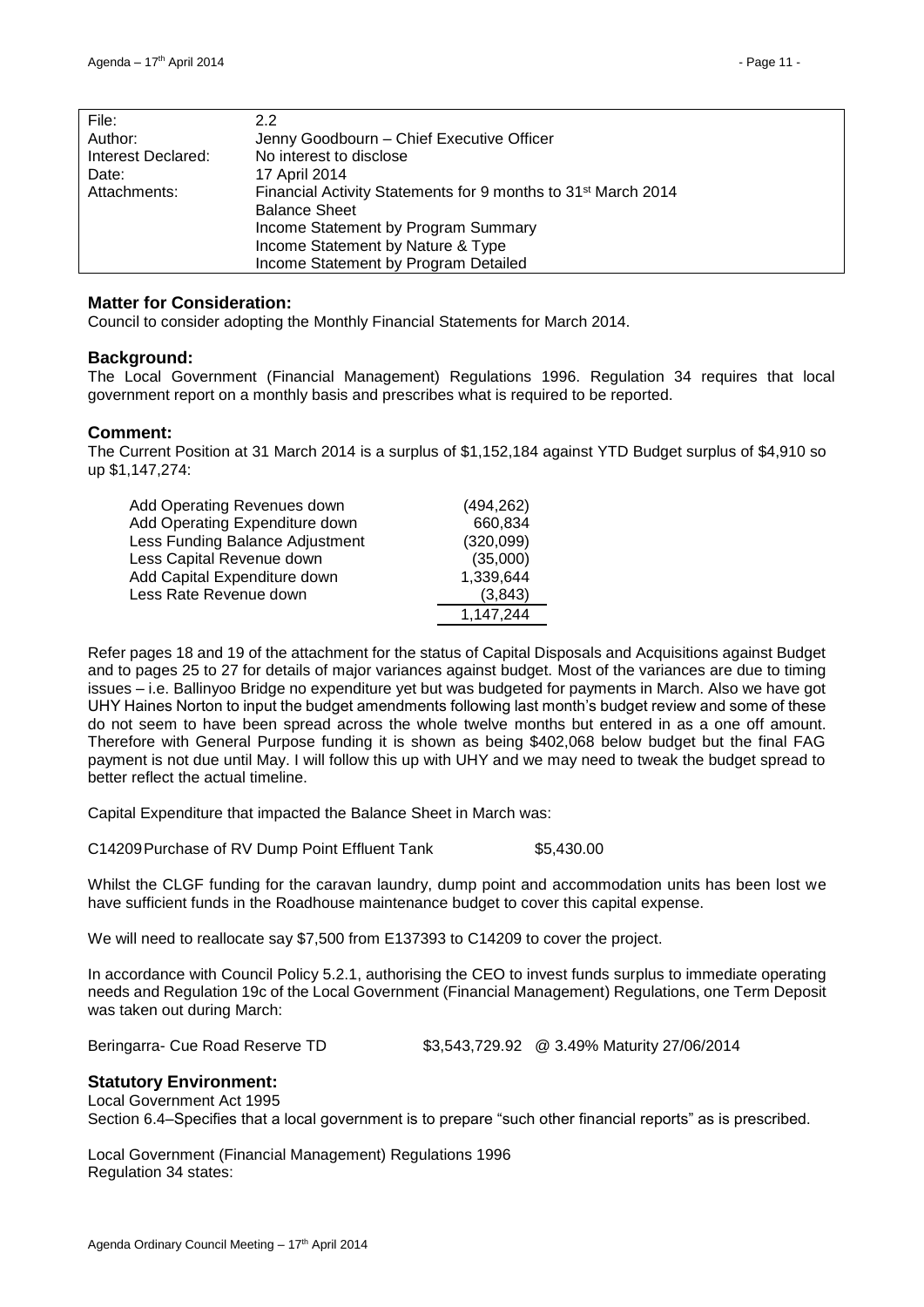(1) A local government is to prepare each month a statement of financial activity reporting on the sources and applications of funds, as set out in the annual budget under regulation 22(1)(d) for that month in the following detail:

(a) Annual budget estimates, taking into account any expenditure incurred for an additional purpose under section 6.8(1)(b) or (c);

(b) Budget estimates to the end of month to which the statement relates;

(c) Actual amounts of expenditure, revenue and income to the end of the month to which the statement relates;

(d) Material variances between the comparable amounts referred to in paragraphs (b) and

(e) The net current assets at the end of the month to which the statement relates.

#### **Strategic Implications:**

Nil.

#### **Policy Implications:**

Nil.

#### **Budget/Financial Implications:**

Reports showing year to date financial performance allow monitoring of actual expenditure, revenue and overall results against budget targets.

#### **Sustainability Implications:**

- **Environmental:**
	- There are no known significant environmental considerations
- **Economic:**

There are no known significant economic considerations

**Social:**

There are no known significant considerations

#### **Consultation:**

UHY Haines Norton

#### **Recommendation:**

That Council adopt the financial statements for the period ending 31<sup>st</sup> March 2014 as attached.

#### **Voting Requirements:**

Simple majority.

| <b>Council Decision:</b><br><b>Moved: Councillor</b> | <b>Seconded: Councillor</b> |                 |
|------------------------------------------------------|-----------------------------|-----------------|
| <b>Carried/Lost</b>                                  | For:                        | <b>Against:</b> |

#### <span id="page-11-0"></span>**16.2 Accounts Paid during March 2014**

| File:              |                                           |
|--------------------|-------------------------------------------|
| Author:            | Jenny Goodbourn - Chief Executive Officer |
| Interest Declared: | No interest to disclose                   |
| Date:              | $17th$ April 2014                         |
| Attachments:       | EFT & Cheque Details for March 2014       |
|                    |                                           |

#### **Matter for Consideration:**

Authorisation of accounts paid during the month of March 2014.

#### **Background:**

Accounts paid are required to be submitted each month.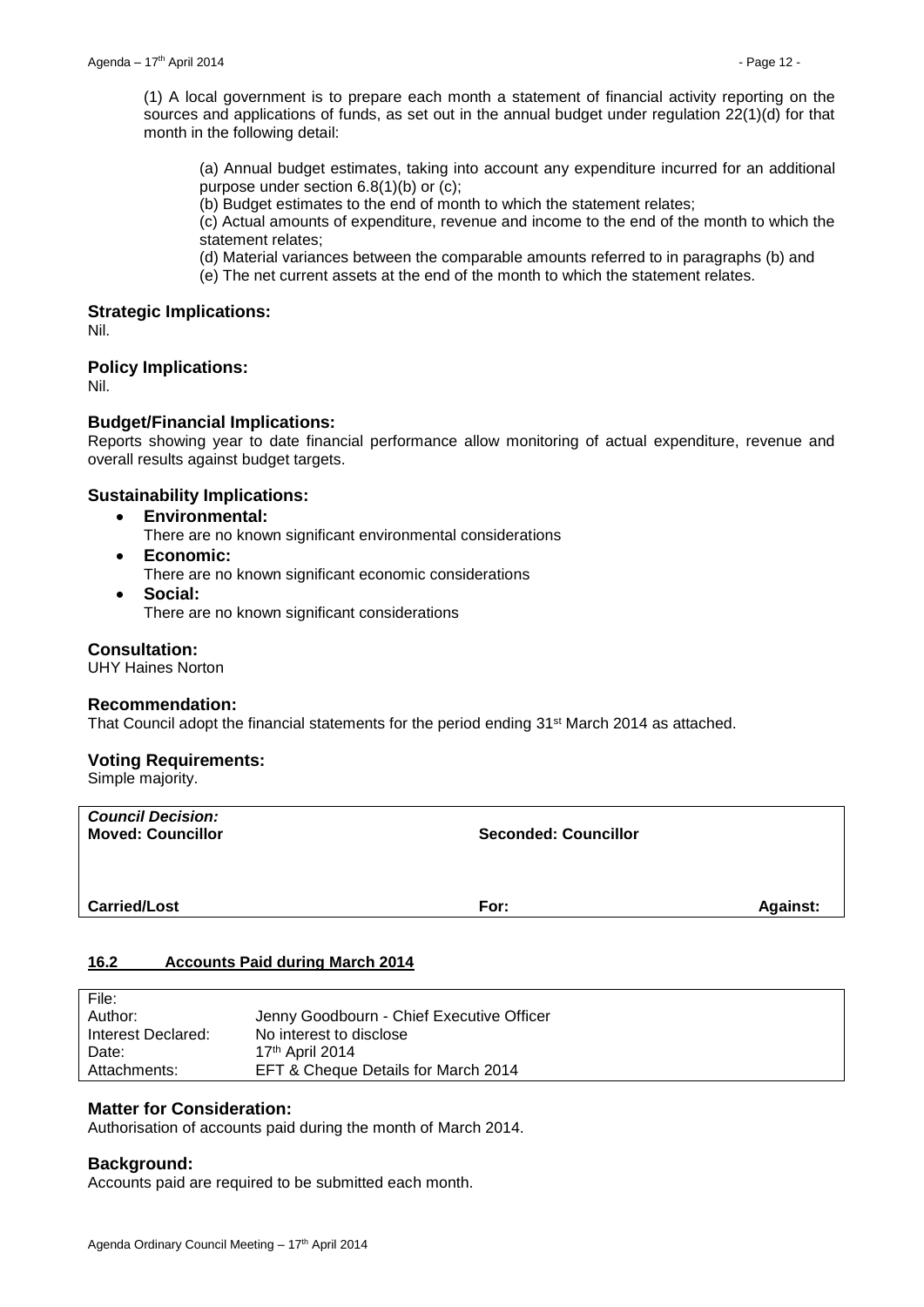Local Government (Financial Management) Regulations 1996 Reg 13(1)–Requires that where the Chief Executive Officer has delegated power to make payments from the Municipal or Trust funds a list of accounts paid is to be prepared each month.

#### **Comment:**

Payments made during the month of December as per attached schedule

#### **Strategic Implications:**

None

**Policy Implications:**

None

#### **Budget/Financial Implications:**

Payment from the Municipal and Trust Bank Accounts.

#### **Sustainability Implications:**

- **Environmental:**
	- There are no known significant environmental considerations
- **Economic:** There are no known significant economic considerations
- **Social:**

There are no known significant considerations

#### **Consultation:**

Haines Norton

#### **Recommendation:**

That the accounts as per the attached Schedule presented to this meeting totalling \$1,183,628.12, which includes \$750,830.00 of intra account transfers, be passed for payment/endorsed by Council.

#### **Voting Requirements:**

Simple majority

| <b>Council Decision:</b><br><b>Moved: Councillor</b> | <b>Seconded: Councillor</b> |                 |
|------------------------------------------------------|-----------------------------|-----------------|
| <b>Carried/Lost</b>                                  | For:                        | <b>Against:</b> |

#### <span id="page-12-0"></span>**16.3 Budget Variation – RV Dump Tank**

| File:              | 13.11                   |
|--------------------|-------------------------|
| Author:            | Jenny Goodbourn         |
| Interest Declared: | No interest to disclose |
| Date:              | 17 April 2014           |
| Attachments:       | N/A                     |

#### **Matter for Consideration:**

Council to consider varying the budget to install the RV Dump Point and Effluent tank at the Caravan Park.

#### **Background:**

Council had an amount of \$385,851 in the 2013/14 budget for caravan park laundry, dump point and additional accommodation. However this was being funded by the individual CLGF grant which we ended up losing. We had already obtained the actual RV dump point but after consultation with our EHO we realised that we would need to connect it to a specific effluent holding tank due to the chemicals used in mobile home and caravan toilets.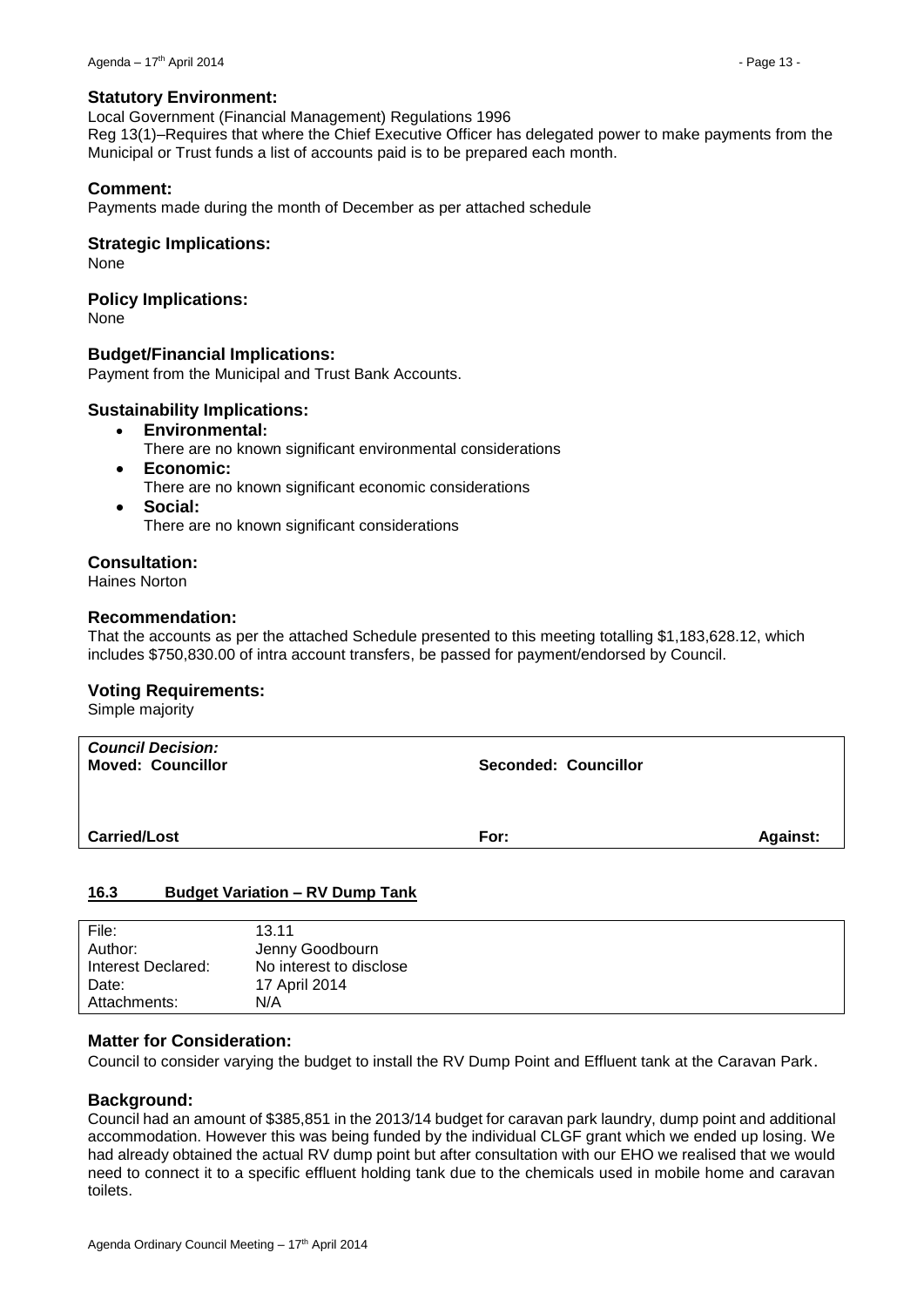#### **Comment:**

The Effluent tank has cost \$5,430 plus \$400 freight to get it to Murchison. We still need to dig the hole for it and connect it and wire it in. We will dig the hole when we get the excavator out to dig the new rubbish tip cell and the holes for the septics and leach drains at the new house. We will also get the plumber and electrician that come out to work on the new house to connect it up at the same time. All up the project should cost no more than \$7,500 in total (probably less). We have sufficient funds in the Roadhouse maintenance account as we allowed \$10,000 to re-paint the public ablution block. This has been undertaken by Geoff with just the materials being supplied by the shire so has come in well under budget. We can utilise the remaining monies to install the dump point and finish it off so that it is available for tourists for the bulk of this tourist season. Being an RV friendly town will help promote us through the Caravan and Camping networks.

#### **Statutory Environment:**

S6.8 Local Government Act 1995.

#### **Strategic Implications:**

N/A

#### **Sustainability Implications**

- **Environmental**
	- There are no known significant environmental implications
- **Economic**

There are no known significant economic implications but the need for an RV Dump point was highlighted as part of the tourism improvement strategy.

 **Social** There are no known significant social considerations.

**Policy Implications:**

Nil

#### **Financial Implications:**

The budget Variation will have no impact on the Closing Funding Position.

#### **Consultation:**

Phil Swain – EHO - Contract Brian Wundenberg – Works Supervisor

#### **Recommendation:**

That Council vary the budget to transfer \$7,500 from Roadhouse maintenance E137393 to Capital account C14209 RV Dump Point.

#### **Voting Requirements:**

Absolute Majority

| <b>Council Decision:</b><br><b>Moved: Councillor</b> | Seconded: Councillor |                 |
|------------------------------------------------------|----------------------|-----------------|
| <b>Carried/Lost</b>                                  | For:                 | <b>Against:</b> |

#### <span id="page-13-0"></span>**17. DEVELOPMENT**

#### <span id="page-13-1"></span>**17.1 Exceptional Circumstances Permit**

| File:              | 13.6            |
|--------------------|-----------------|
| Author:            | Jenny Goodbourn |
| Interest Declared: | None            |
| Date:              | 17 April 2014   |
| Attachments:       | N/A             |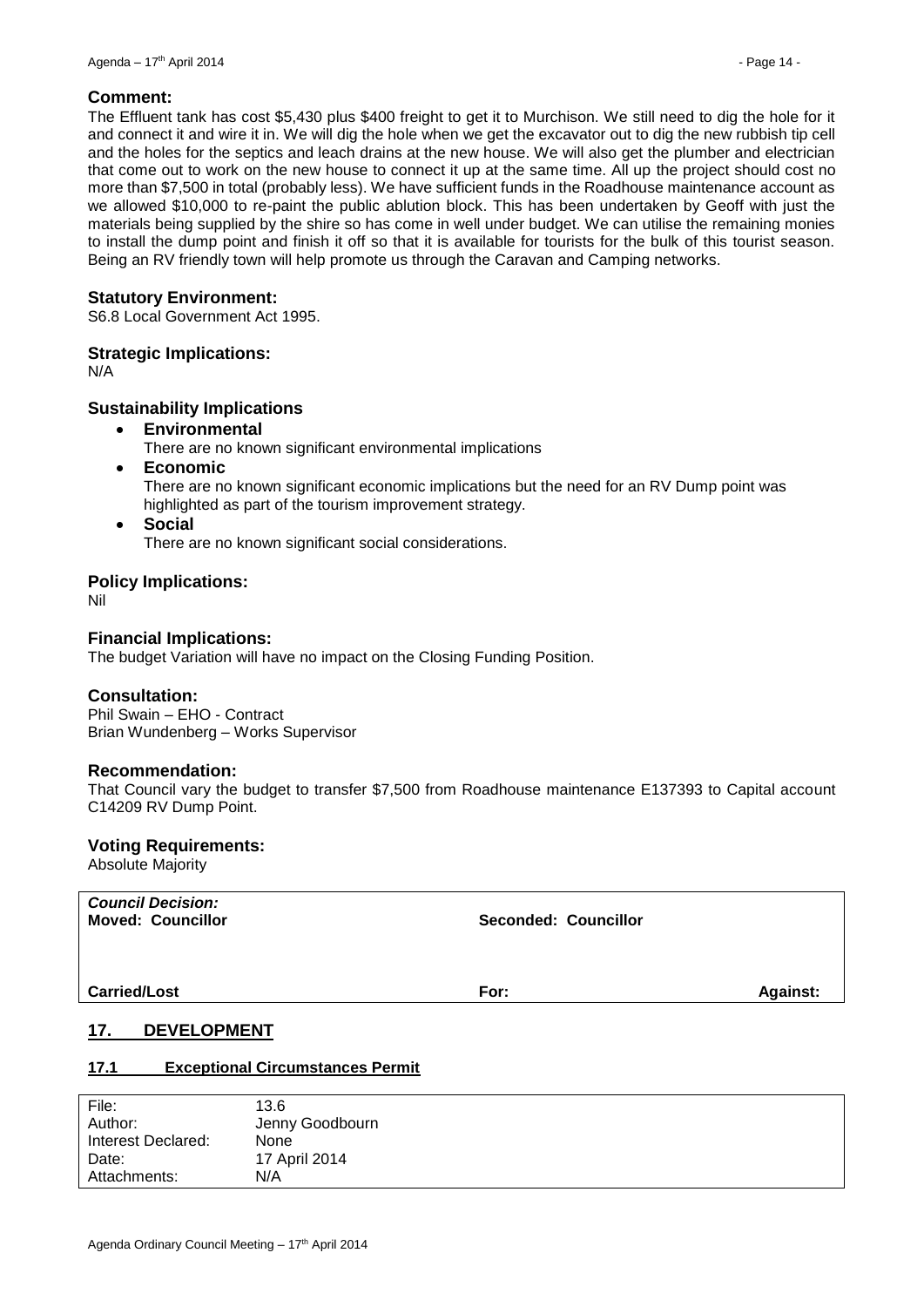#### **Matter for Consideration:**

Council to consider applying for an Exceptional Circumstances Permit to allow for transportation of cattle and feedstock within the shire.

#### **Background:**

Over the past few months there has been discussion on the drought within the shire of Murchison and the use of the Beringarra-Pindar Road to transport cattle and feedstock. Main Roads have recently advised that they *have reinstated the Exceptional Circumstances Permit Endorsement at the request of the Minister. The Permit Endorsement applies to cattle being transported from within the Shire of Shark Bay only, due to significant rainfall deficiencies, and is valid until the 31st July 2014.* 

*As the Permit Endorsement only applies to cattle within the Shire of Shark Bay, it is not intended that the Permit Endorsement be issued to all operators that previously held the endorsement, which has been the case on previous occasions. Rather, the Permit Endorsement will only be issued upon request. The PGA and LRTA have been advised accordingly and will be making their members aware. It should be reiterated to the operators that it only applies to the Shark Bay area.* 

At the March meeting Council resolved:

*Council Decision:*

**Moved: Councillor Squires Seconded: Councillor Whitmarsh**

That Council write to the Honourable Ken Baston, MLC, Minister for Agriculture and Food; Fisheries -pointing out the dire circumstances facing many of our pastoralists and asking for this to be taken into account when addressing issues such as the availability of any drought assistance schemes, the areas to be included and the eligibility criteria. Letter to include relevant rainfall data.

**Carried For: 6 Against: 0**

#### **Comment:**

The letter has been sent to Minister Ken Baston, MLC. Council may also wish to request the Minister for Roads look at allowing use of the Beringarra-Pindar road to transport livestock and feedstock in a similar way as the Exceptional Circumstances Permit that has been granted for the Shark Bay area.

This could provide some relief for pastoralist in the eastern side of the shire that have been worst hit by the lack of rain over the past years.

#### **Statutory Environment:**

Nil.

#### **Strategic Implications:**

N/A

#### **Sustainability Implications**

- **Environmental**
	- There are no known significant environmental implications
- **Economic**
	- There are no known significant economic implications.
- **Social**

There are no known significant social considerations.

#### **Policy Implications:**

Nil

#### **Financial Implications:** Nil.

**Consultation:**

Nil

#### **Recommendation:**

That council write to the Hon Dean Nalder, Minister for Transport; Finance regarding the granting of an Exceptional Circumstances Permit for the Beringarra-Pindar Road.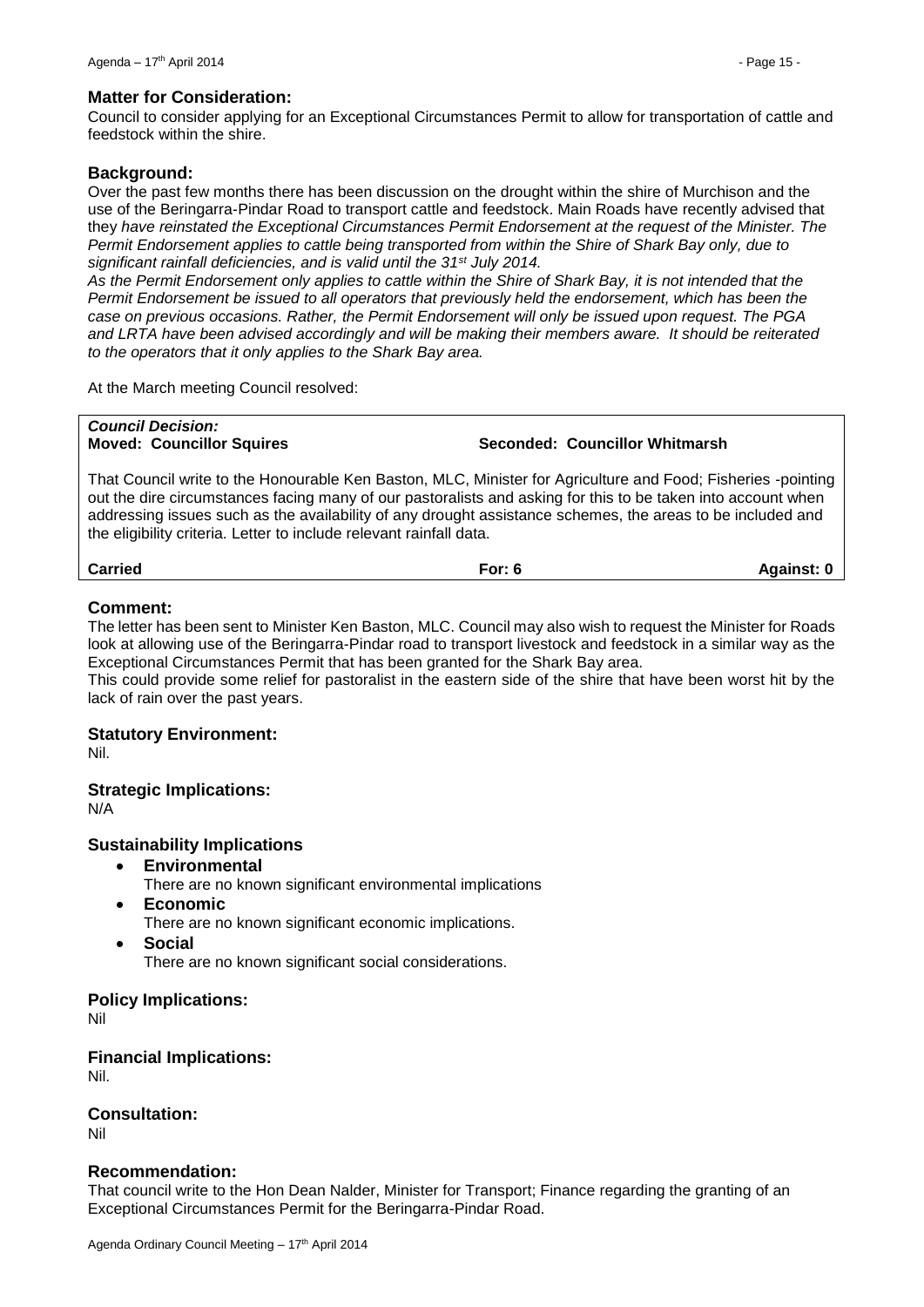#### **Voting Requirements:**

Simple Majority

| <b>Council Decision:</b><br><b>Moved: Councillor</b> | <b>Seconded: Councillor</b> |                 |
|------------------------------------------------------|-----------------------------|-----------------|
| <b>Carried/Lost</b>                                  | For:                        | <b>Against:</b> |

#### <span id="page-15-0"></span>**18. ADMINISTRATION**

#### <span id="page-15-1"></span>**18.1 Attendance at SKA Regional Stakeholders Meeting**

| File:              | 14.11                         |
|--------------------|-------------------------------|
| Author:            | Jenny Goodbourn               |
| Interest Declared: | Cr Halleen; Cr Foulkes-Taylor |
| Date:              | 17 April 2014                 |
| Attachments:       | N/A                           |

#### **Matter for Consideration:**

Council to consider attendance of the Shire President and Deputy Shire President at the SKA Regional Stakeholders Group meeting.

#### **Background:**

The CEO, Shire President and Deputy President have been invited to the inaugural SKA Regional Stakeholders Group meeting which is to be held in Geraldton on the 28<sup>th</sup> April. The meeting is being held at the MWDC board room. The primary focus of the meeting will be to provide an update on the SKA project and give members an opportunity to provide feedback. This is separate to the SKA Utilities Working Group, which had its first meeting in January. I have recently been working with Bernie Miller of MRWA and Alison Fowler of the Department of Premier & Cabinet regarding specific road information. The Utilities Group is currently compiling road information and states:- *Australia's 2011 bid to host the SKA included road upgrades as a project cost to be covered by the SKA Organisation. In order to advance the discussion on road requirements at the international level, it is necessary to understand the current condition of the road, how often the road is impassable due to weather conditions or maintenance activities, the practical road improvement options available and the costs associated with those options. This table aims to collect some of the existing information and identify further information required for a preliminary high-level discussion of potential road solutions.* 

I have provided traffic data counts for the Carnarvon-Mullewa Road and Beringarra-Pindar Road and am working with the group to develop the details of the current road conditions.

#### **Comment:**

With such a major development it is imperative that we have representation on the group, in fact it was one of the major things that came out of the ASKAP development that issues such as roads were not properly addressed and council and local stake holders were not consulted from the beginning. Therefore it would be good for at least one council representative to attend the meeting. Per 8.1.2 of the Shire of Murchison policy manual council needs to discuss the attendance prior to the meeting and decide who is to attend the meeting and in what capacity. If the attendance is in the capacity of a councillor then the travel costs would be covered for the member attending.

President Halleen has asked whether we would be able to join via a video link from Boolardy. This would save time and travel and CSIRO have equipment there that should be able to facilitate this. At the time of writing this item we have not received a reply as to whether this is a viable option or not. Hopefully we will have a response before the meeting.

#### **Statutory Environment:**

Nil.

#### **Strategic Implications:**

N/A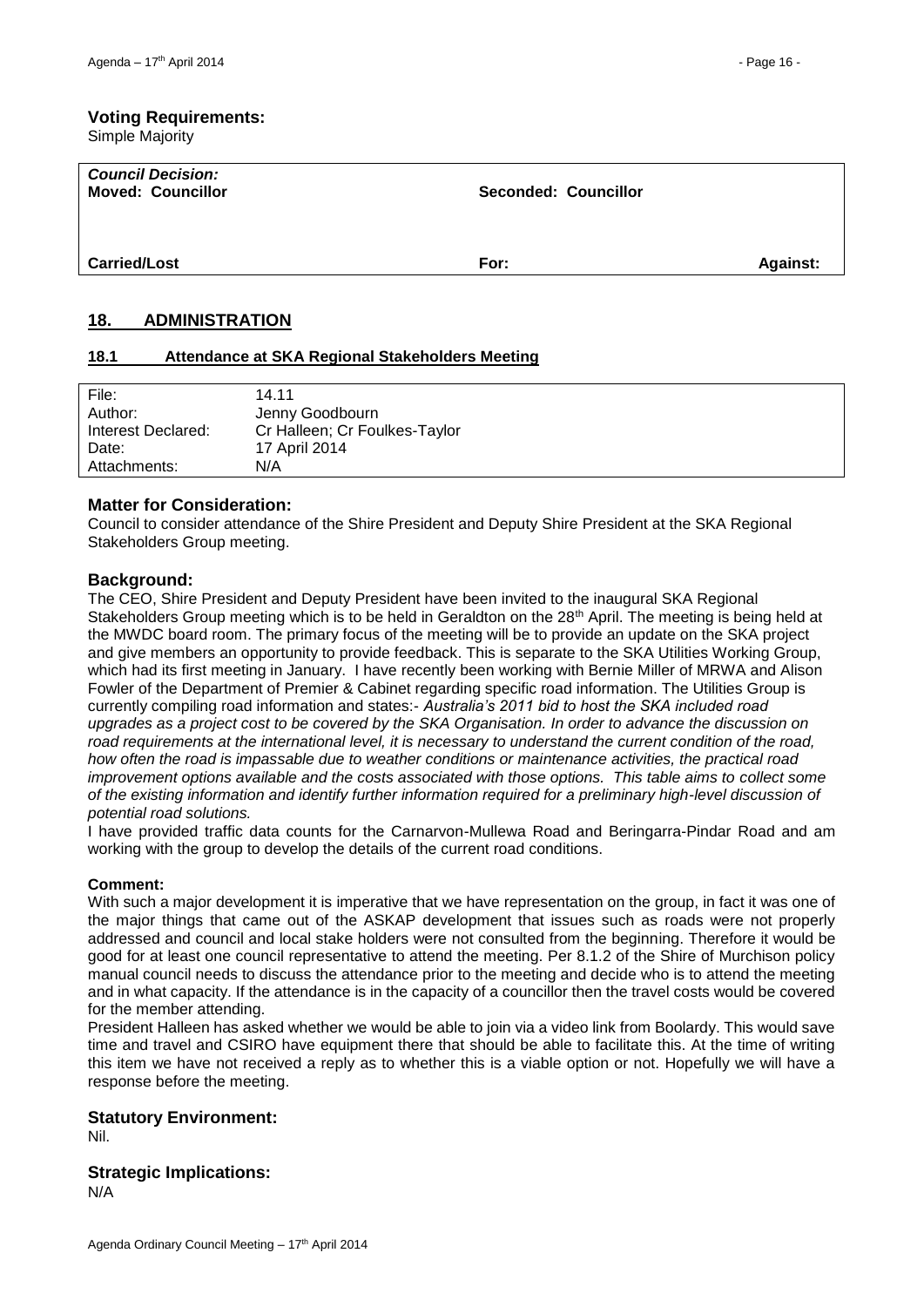#### **Sustainability Implications**

- **Environmental**
	- There are no known significant environmental implications
- **Economic**
	- There are no known significant economic implications.
	- **Social** There are no known significant social considerations.

#### **Policy Implications:**

Nil

#### **Financial Implications:** Nil.

**Consultation:**

Nil

#### **Recommendation:**

That council support ……………………attending the inaugural SKA Regional Stakeholders Group meeting.

#### **Voting Requirements:**

Simple Majority

| <b>Council Decision:</b><br><b>Moved: Councillor</b> | <b>Seconded: Councillor</b> |                 |
|------------------------------------------------------|-----------------------------|-----------------|
| <b>Carried/Lost</b>                                  | For:                        | <b>Against:</b> |
| 18.2<br><b>DPaW Tenders</b>                          |                             |                 |

#### <span id="page-16-0"></span>File: 13.7 Author: Jenny Goodbourn Interest Declared: None Date: 17 April 2014 Attachments: DPaW Response

#### **Matter for Consideration:**

Council to consider response from Department of Parks and Wildlife regarding tenders on Parks and Wildlife owned property.

#### **Background:**

At the March forum there was discussion on a recent tender on a property within Murchison. The tender had been advertised in the paper but not all residents within the shire were aware of it as not all people receive newspapers. It was decided to write to DPaW and ask them to forward any tender details to the shire so that they could be forwarded out to the community. This is the same as we have requested CSIRO to do.

#### **Comment:**

A letter was sent to Mr David Rose, District Manager of DPaW to this effect on the 31st March. The reply is attached and he has asked the relevant staff to forward information to the shire in the future. Hopefully this will enable us to disseminate the information to community members for any future works or tenders.

#### **Statutory Environment:**

Nil.

#### **Strategic Implications:**

N/A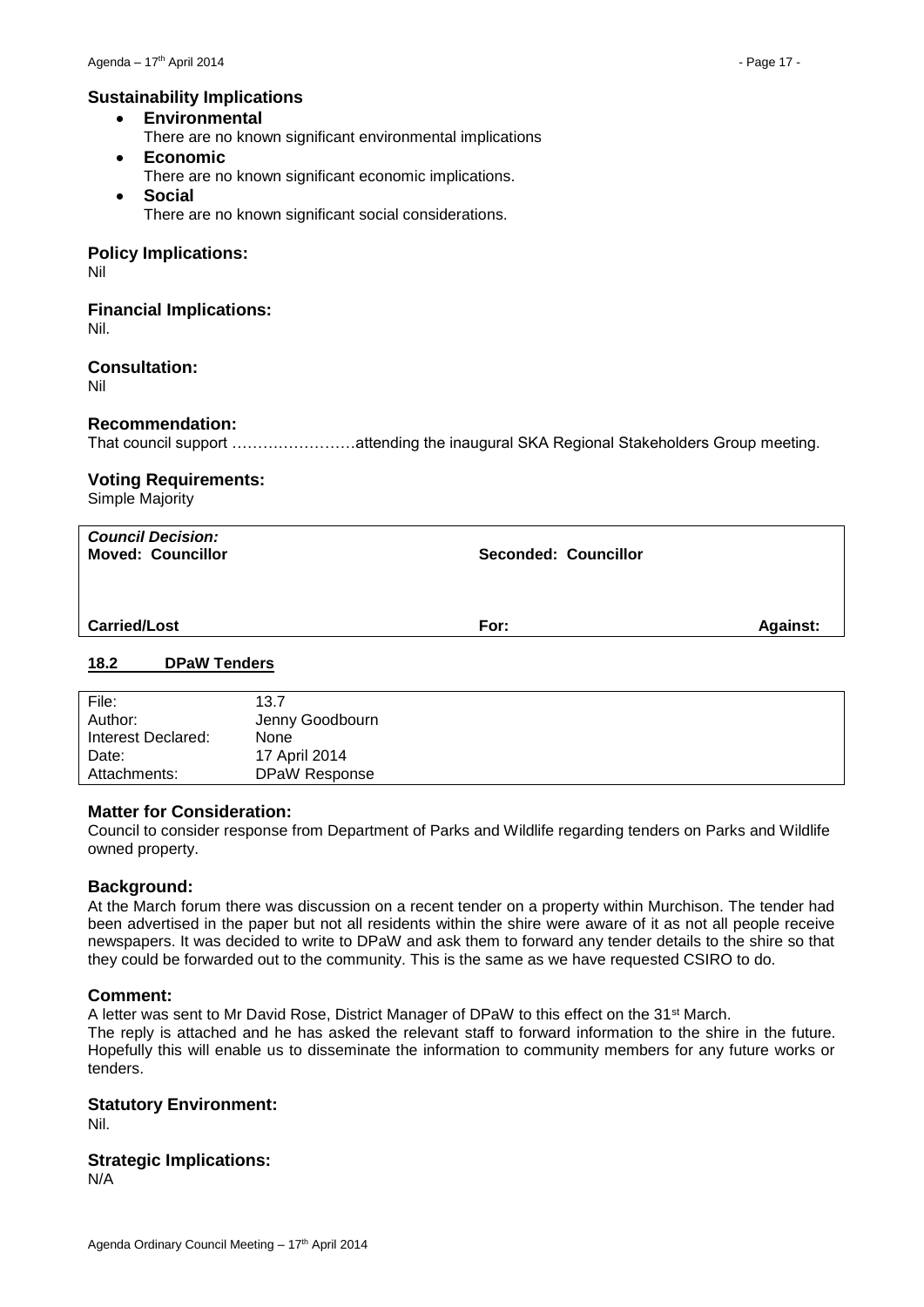#### **Sustainability Implications**

- **Environmental**
	- There are no known significant environmental implications
- **Economic**
	- There are no known significant economic implications.
- **Social** There are no known significant social considerations.

#### **Policy Implications:**

Nil

#### **Financial Implications:** Nil.

#### **Consultation:**

Nil

#### **Recommendation:**

That council note the response received from the Department of Parks and Wildlife.

#### **Voting Requirements:**

Simple Majority

| <b>Council Decision:</b><br><b>Moved: Councillor</b> | <b>Seconded: Councillor</b> |  |
|------------------------------------------------------|-----------------------------|--|
| <b>Carried/Lost</b>                                  | <b>Against:</b><br>For:     |  |
| $\sim$<br>.                                          |                             |  |

#### <span id="page-17-0"></span>**18.3 ICPA Thanks**

| File:              | 8.3                |
|--------------------|--------------------|
| Author:            | Jenny Goodbourn    |
| Interest Declared: | None               |
| Date:              | 17 April 2014      |
| Attachments:       | <b>ICPA thanks</b> |
|                    |                    |

#### **Matter for Consideration:**

Council to consider letter of thanks from the ICPA.

#### **Background:**

At the September 2013 meeting council resolved:

| <b>Council Decision:</b><br>Moved: Councillor Halleen | <b>Seconded: Councillor Squires</b>                                                                     |                   |
|-------------------------------------------------------|---------------------------------------------------------------------------------------------------------|-------------------|
| l be held in Perth in March 2014.                     | That Council makes a donation of \$1,000 towards the sponsorship of the ICPA Annual State Conference to |                   |
| <b>Carried</b>                                        | For: $6$                                                                                                | <b>Against: 0</b> |
|                                                       |                                                                                                         |                   |

#### **Comment:**

A letter has been received from the ICPA thanking the shire for their donation of \$1,000 and giving a report on this year's conference.

It is good to see that the conference was well attended and a number of pertinent issues were raised and discussed.

It was also good to see that the shires donation was acknowledged through several media types including PowerPoint presentation, print and Facebook.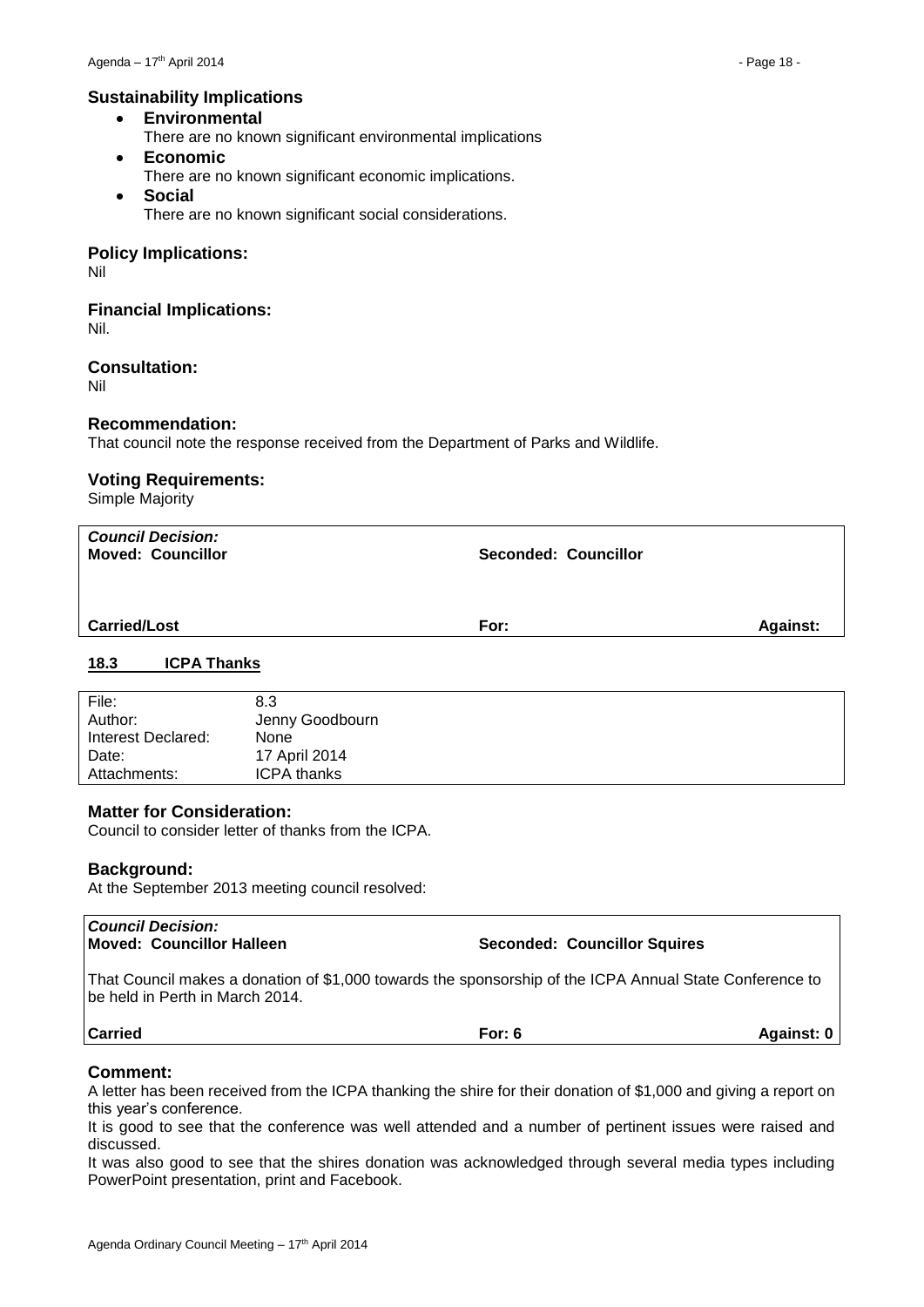## **Statutory Environment:**

Nil.

#### **Strategic Implications:**

N/A

#### **Sustainability Implications**

- **Environmental**
	- There are no known significant environmental implications
- **Economic** There are no known significant economic implications.
- **Social**

There are no known significant social considerations.

#### **Policy Implications:**

Nil

#### **Financial Implications:** Nil.

#### **Consultation:**

Nil

#### **Recommendation:**

That council note the letter of thanks received from the ICPA.

#### **Voting Requirements:**

Simple Majority

| <b>Council Decision:</b><br><b>Moved: Councillor</b> | Seconded: Councillor |                 |
|------------------------------------------------------|----------------------|-----------------|
| <b>Carried/Lost</b>                                  | For:                 | <b>Against:</b> |

#### <span id="page-18-0"></span>**19. NOTICE OF MOTION**

#### <span id="page-18-1"></span>**20. CEO ACTIVITY REPORT**

| Date                   | <b>Activity</b>                                                                                                                                                                                                               |
|------------------------|-------------------------------------------------------------------------------------------------------------------------------------------------------------------------------------------------------------------------------|
| <b>CEO</b>             |                                                                                                                                                                                                                               |
| 20 <sup>th</sup> March | Discussion with Travis Bate, RSM Bird Cameron, regarding new annual review of risk<br>management that has to be considered by the Audit Committee                                                                             |
| 28 <sup>th</sup> March | Met with Mark of Evergreen who attended the settlement to provide a revised quote for the<br>proposed bowling greens.                                                                                                         |
| 1 <sup>st</sup> April  | Special meeting following annual road inspection.                                                                                                                                                                             |
| 7 <sup>th</sup> April  | Discussion with Nik, BG&E re Ballinyoo Bridge and permits required.                                                                                                                                                           |
| 9 <sup>th</sup> April  | Discussion with DIA re native heritage clearance for the Ballinyoo Bridge works.                                                                                                                                              |
| 10 <sup>th</sup> April | Discussion with Ben of Golders and Dion of Water Corp re need for a beds and banks<br>permit before Geotechnical Investigation. As the bridge is not located within a proclaimed<br>surface water area no permit is required. |
| 11 <sup>th</sup> April | Attended Regional Road Group Workshop and meeting in Geraldton                                                                                                                                                                |
| 14 <sup>th</sup> April | Discussion with Simon Wilkes from Urbis on Local Planning Scheme and Strategy<br>progress                                                                                                                                     |